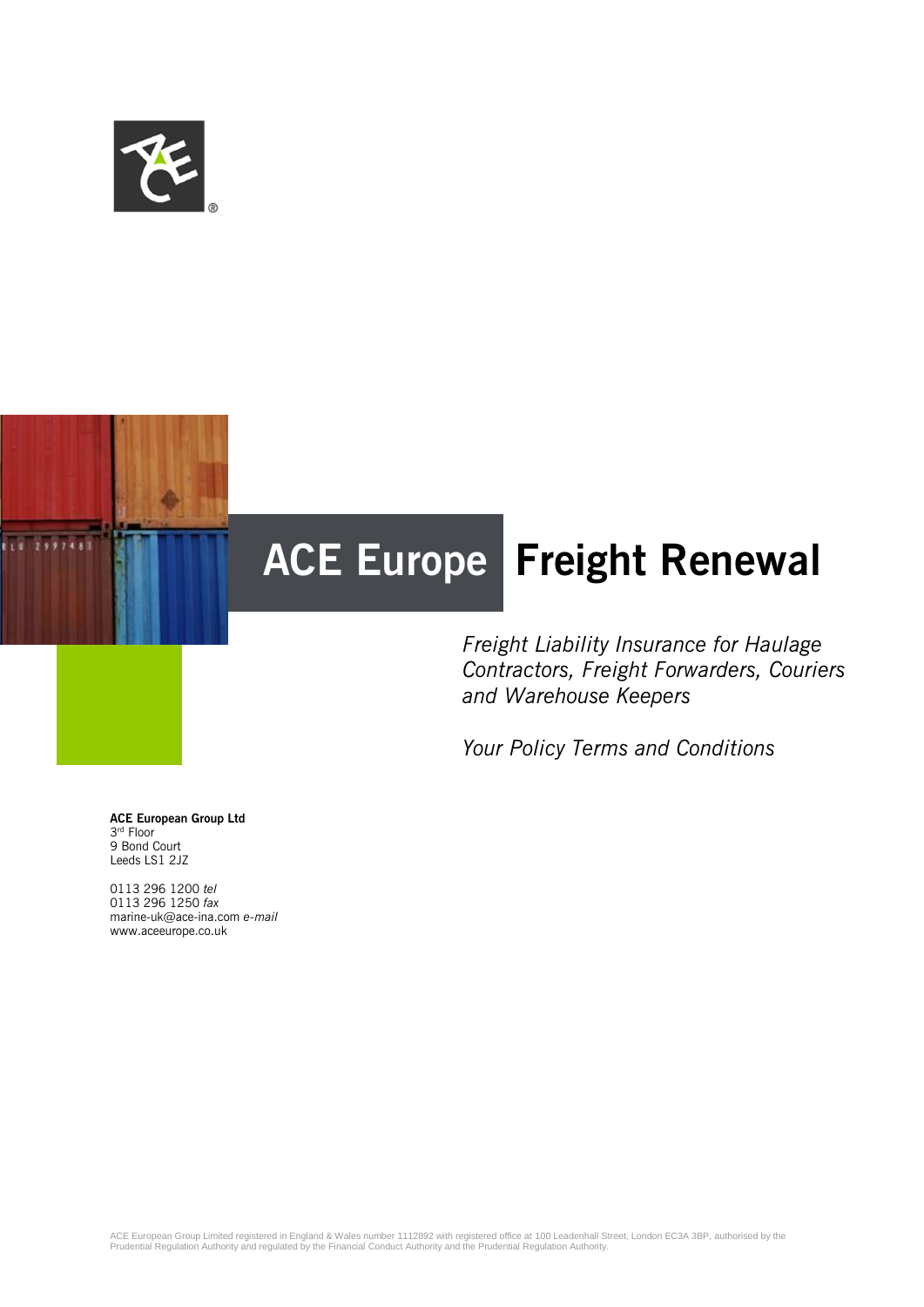

**ACE European Group Ltd 3 rd Floor 9 Bond Court Leeds LS1 2JZ 0113 296 1200** *tel* **0113 296 1250** *fax* **www.aceeurope.co.uk**

Please read this Policy carefully. If it does not meet with your requirements you should inform us immediately through your insurance intermediary.

ACE European Group Ltd. (referred to as 'the Company' within this Policy) and the Insured named in the Policy agree that

- a) this Policy and any Endorsement(s) subsequently issued shall be considered one document and any word or expression to which a specific meaning has been attached shall bear such meaning wherever it appears,
- b) information supplied by the Insured shall be incorporated as part of the contract,
- c) the Company will provide the insurance described in this Policy, subject to the terms and conditions, for the period of insurance shown and any subsequent period for which the Insured shall pay and the Company shall agree to accept the premium,

provided that this Policy shall not be in force unless it has been initialled by an authorised official of the Company.

## **SIGNED** for and on behalf of the **C**ompany

Andrew Kendrick, President



08/01/2015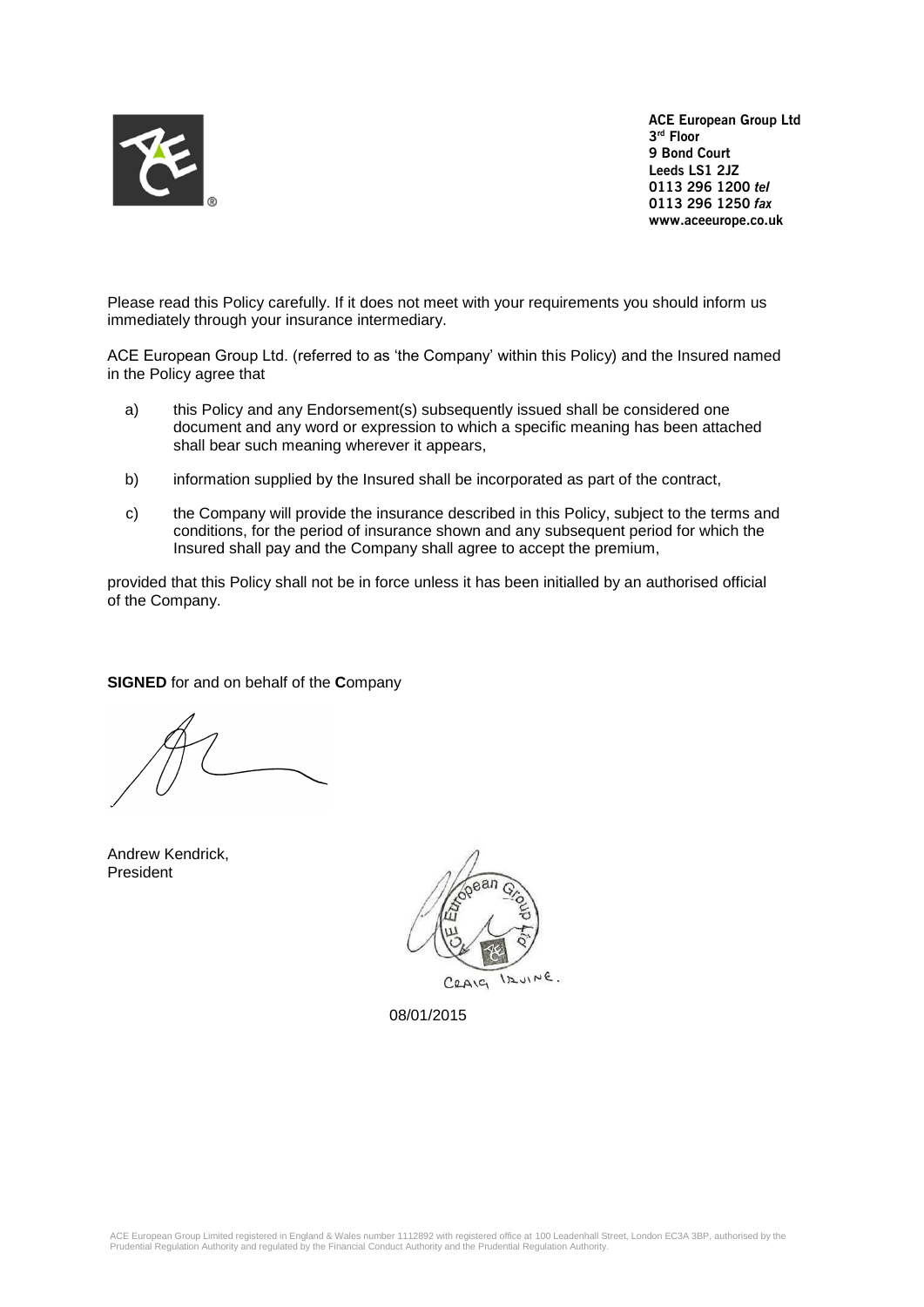# **Contents**

### **Section 1: Summary of Policy**

The basis of Your Policy coverage including premiums, rates, taxes and all deductions

### **Section 2: Introduction**

- How We will deal with Your claims
- ii) Law & Jurisdiction
- iii) Interpretation<br>iv) Declaration
- Declaration v) Cancellation
- vi) Fraud

### **Section 3: Definitions & Security Clauses**

### **Section 4: Your Cover & Maximum Liability**

### **Section 5: General Conditions**

- i) Theft Attractive Goods<br>ii) Security and Care
- Security and Care

### **Section 6: Your Benefits**

- i) Legal Costs
- ii) Own Goods
- iii) Expenses
- iv) Containers & Trailers (Not owned, hired or leased)
- v) Consequential or Indirect Loss
- vi) Drivers' Personal Effects
- vii) Common Law Contingency Cover
- viii) Sub-Contractors' Contingent Cover
- ix) Unwitting CMR
- x) General Average<br>xi) Sub-Contractors
- Sub-Contractors Excess Recovery

### **Section 7: Optional Benefits**

- i) Temperature Controlled Goods
- ii) Road Closure by Police Authority
- iii) Errors & Omissions committed by You<br>iv) Commercial Considerations
- **Commercial Considerations**
- v) Non-Incorporation of Contract Conditions
- vi) Trailers

### **Section 8: Exclusions**

### **Section 9: Claims Procedure**

### **Section 10: Data Protection**

### **Section 11: Complaints Procedure**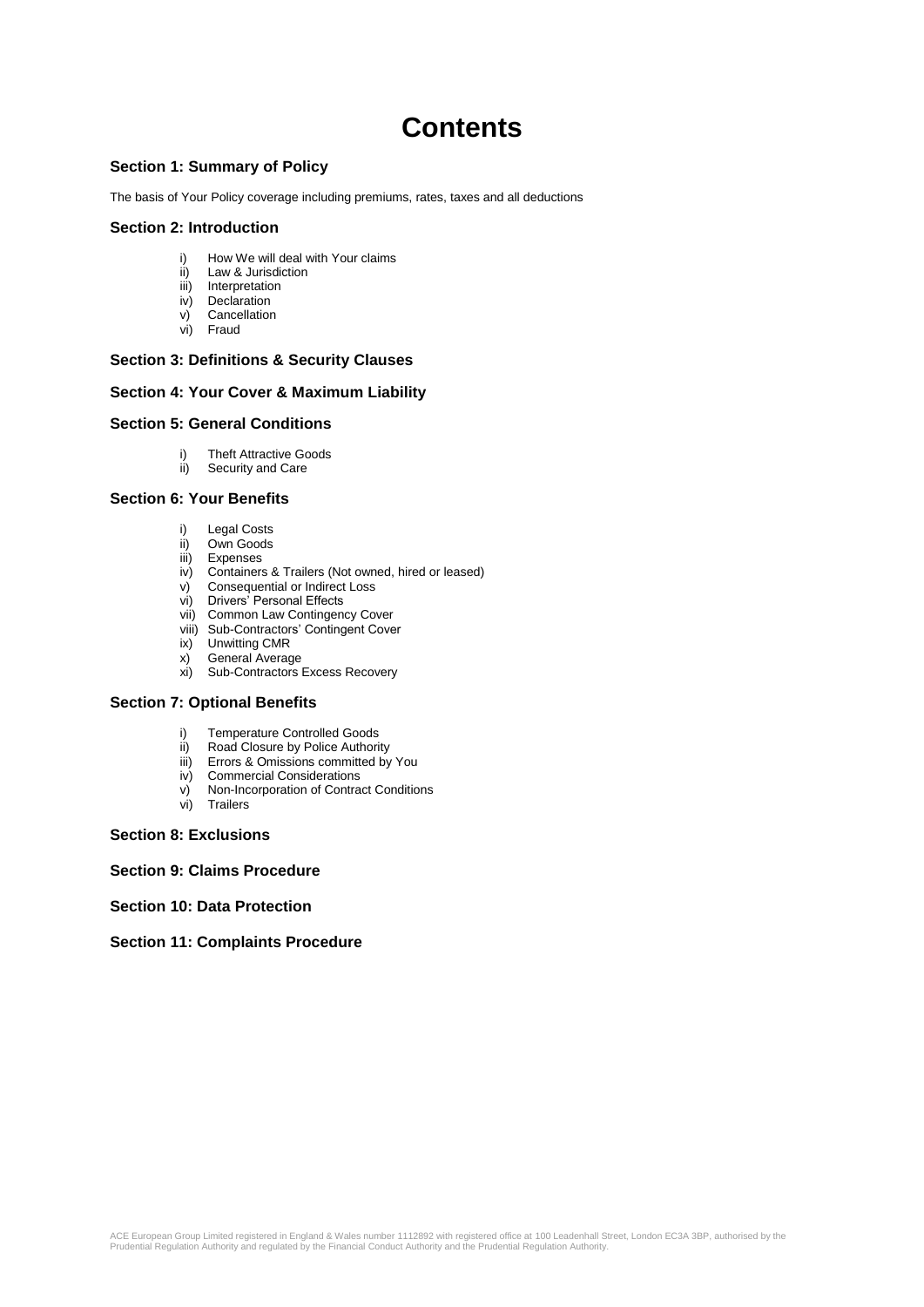# **Section 1: Quotation Summary**

| Policy Number:<br>Agent:<br>Agency Ref:<br>Insured: | UKCGNC67283<br>Guardian IB Ltd<br><b>GUAR0404</b><br>All Star Removals & Storage Limited |
|-----------------------------------------------------|------------------------------------------------------------------------------------------|
| Address:                                            | 105 Mercury Way<br>Skelmersdale<br>Wigan<br>WN8 6BE                                      |
| Period of cover from                                | 10/01/2015 to 09/01/2016                                                                 |
| <b>Business Description:</b>                        | Removals Contractor                                                                      |
| $\mathbf{v}$ and $\mathbf{v}$                       |                                                                                          |

# **Your Cover**

#### **Item 1 - Transits**

| F – "All Risks"<br><b>British Isles only</b> |
|----------------------------------------------|
| N/A                                          |
| GBP 25,000                                   |
|                                              |

| <b>Security Exclusion Clause</b> | As below   |
|----------------------------------|------------|
| Number of (unspecified) Vehicles |            |
| Premium                          | GBP 500.00 |
| <b>IPT</b>                       | GBP 30.00  |

### **Item 2 – Storage at**

Graylaw Business Park, Gillibrands Road, Skemersdale,

#### WN8 9TA, **Only**

| <u>, </u>             |                 |
|-----------------------|-----------------|
| Your Cover Item       | F – "All Risks" |
| Weight Limitation     | N/A             |
| <b>Location Limit</b> | GBP 150,000     |
|                       |                 |

| Premium | ◘ 750.00<br>reo |
|---------|-----------------|
|         | GBP 45.00       |

### **Additional Clauses and/or Conditions applying to this policy:**

### **Security Exclusion Clause**

We do not provide any cover for theft or attempted theft occurring when Your Vehicle is parked up at the end of a days driving until such time as it is collected for driving unless You have instructed Your driver, in writing, that it is to be kept in a locked compound surrounded by secure walls and/or fences or in a locked building of substantial construction, except when Your driver sleeps in the cab or is taking a natural, compulsory or meal break, providing he or she remains on the same premises as the Vehicle.

### **Electrical and/or Mechanical Derangement Clause**

Underwriters will not provide indemnity in respect of claims arising as a result of electrical and/or mechanical derangement unless shown to be as a result of physical external damage to the item concerned.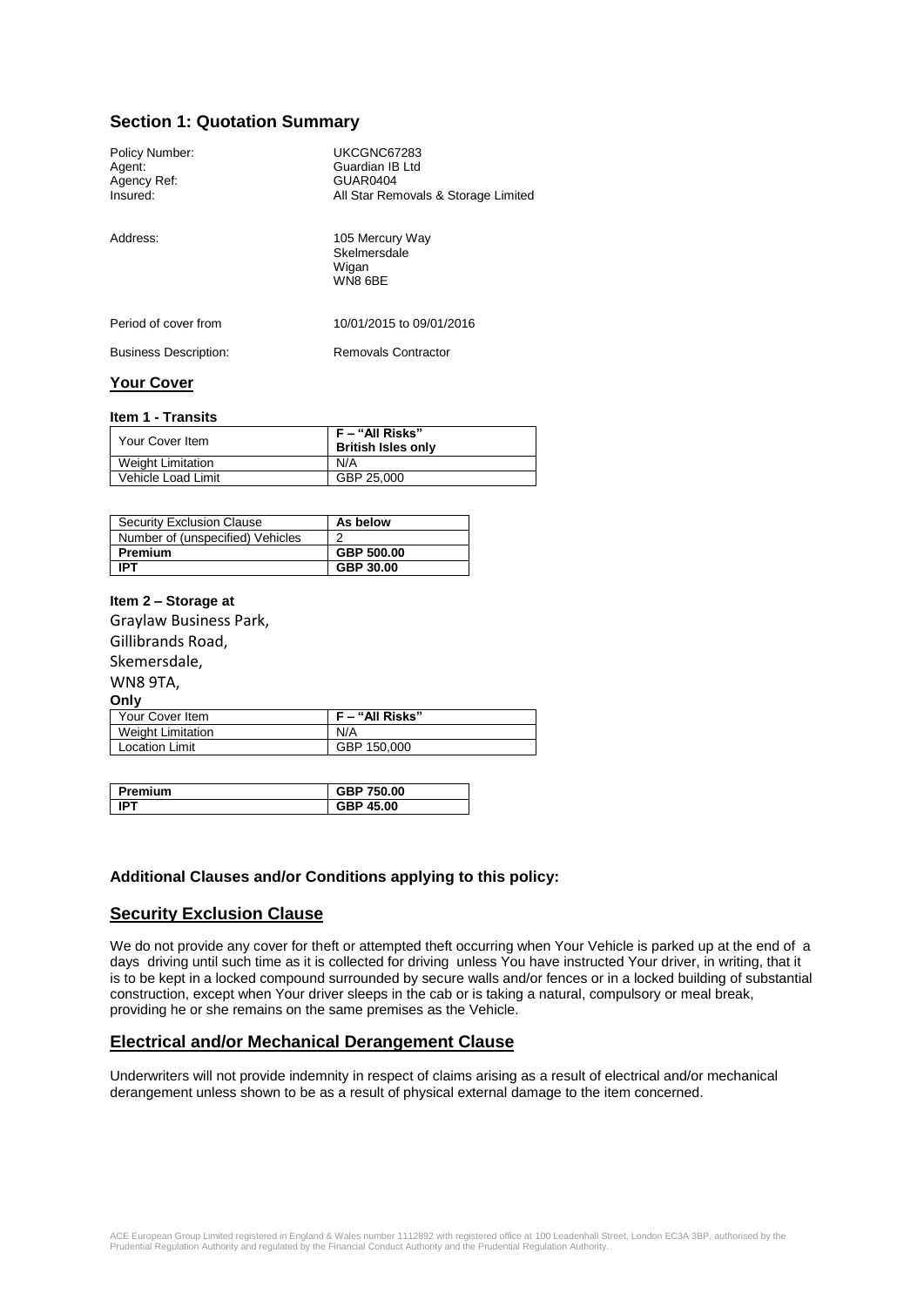# **Depreciation Clause**

Insurers liability is limited to the reasonable cost of repair and no claim will be considered in respect of any depreciation in value of any item as a result of such repair.

# **Value of Goods Clause**

The value of the goods, for the purposes of indemnity under this insurance, shall be their current replacement cost, including due allowance in respect of age, wear and tear and depreciation. All liability and compensation for loss and/or damage shall be calculated on this basis and not on a "new for old" basis.

# **Pair and Set Clause**

Where any insured item consists of items in a pair or set, this insurance will not pay more than the value of any particular part or parts which may be lost or damaged, without reference to any special value which such part or parts may have as part of a pair or set, nor more than a proportionate part of the insured value of the pair or set

# **Common Law Extension**

In the event that the insured incorporates conditions excluding such losses as defined within the following clauses, and these conditions are overturned by an order of the court, underwriters agree not to rely upon the provisions of the subject clause:

Electrical and/or mechanical derangement clause Depreciation clause Value of goods clause Pair and set clause

## **Losses Discovered Clause**

In respect of storage risks only, underwriters will provide indemnity on a losses discovered basis, that is to say any loss discovered during the period of this insurance.

## **Sanction Limitation and Exclusion Clause**

No (re)insurer shall be deemed to provide cover and no (re)insurer shall be liable to pay any claim or provide any benefit hereunder to the extent that the provision of such cover, payment of such claim or provision of such benefit would expose that (re)insurer to any sanction, prohibition or restriction under United Nations resolutions or the trade or economic sanctions, laws or regulations of the European Union, United Kingdom or United States of America. **JC2010/014** 

### **Excluded Territories**

Excluding shipments to/from or within any of the OFAC Sanctioned Countries namely Iran, Cuba, Syria, North Korea or North Sudan &/or Countries where legislation or sanctions prohibit the placing of insurance with ACE European Group Limited.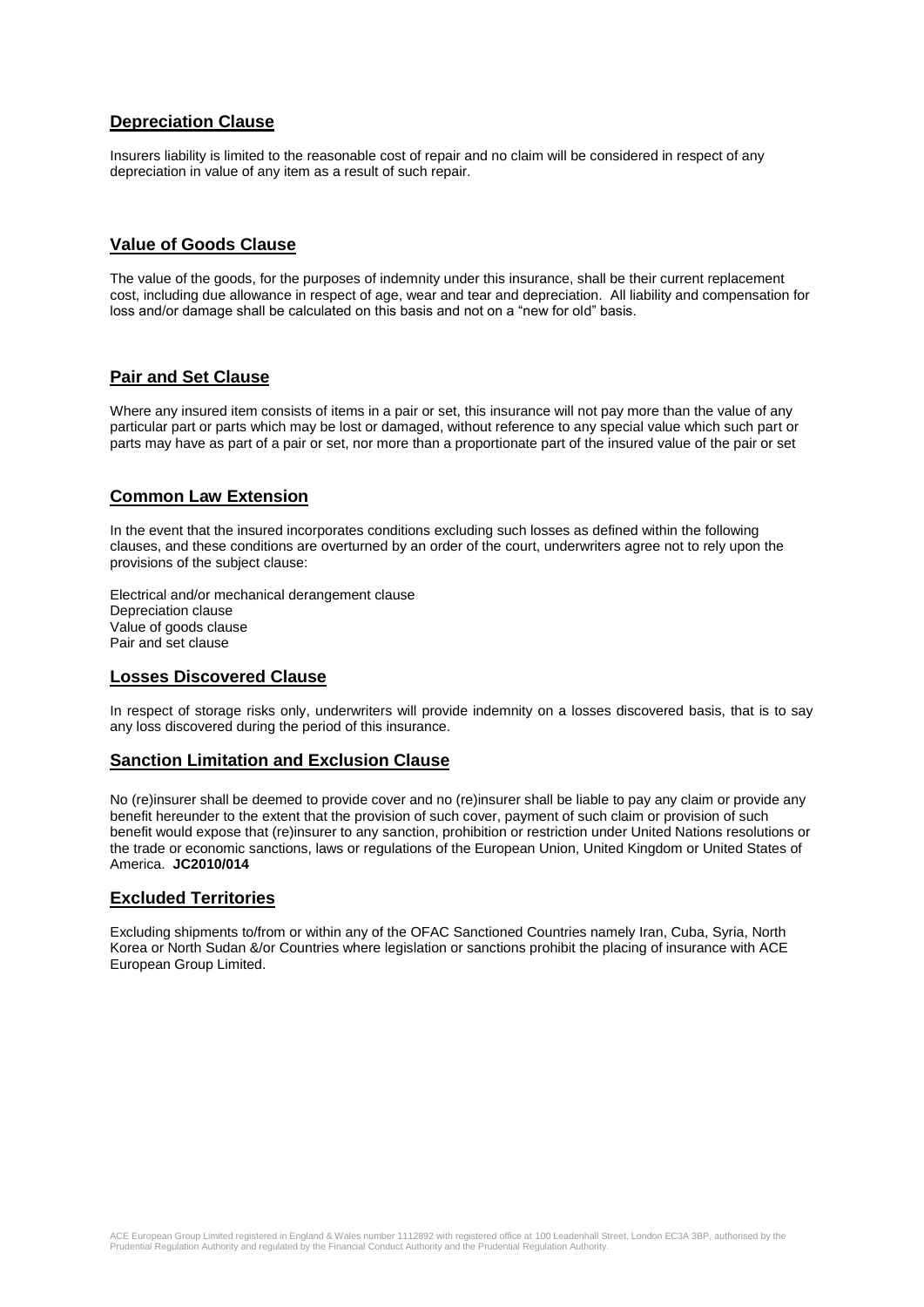# **Overall Limit of Indemnity**

Subject to a maximum Limit of Liability of **GBP 250,000** Any One Event

### **Excess**

Subject to an excess of **GBP 250** each and every loss

# **Premium**

Subject to an in Full, Non-Adjustable Premium of **GBP 1,250.00** plus IPT of **GBP 75.00**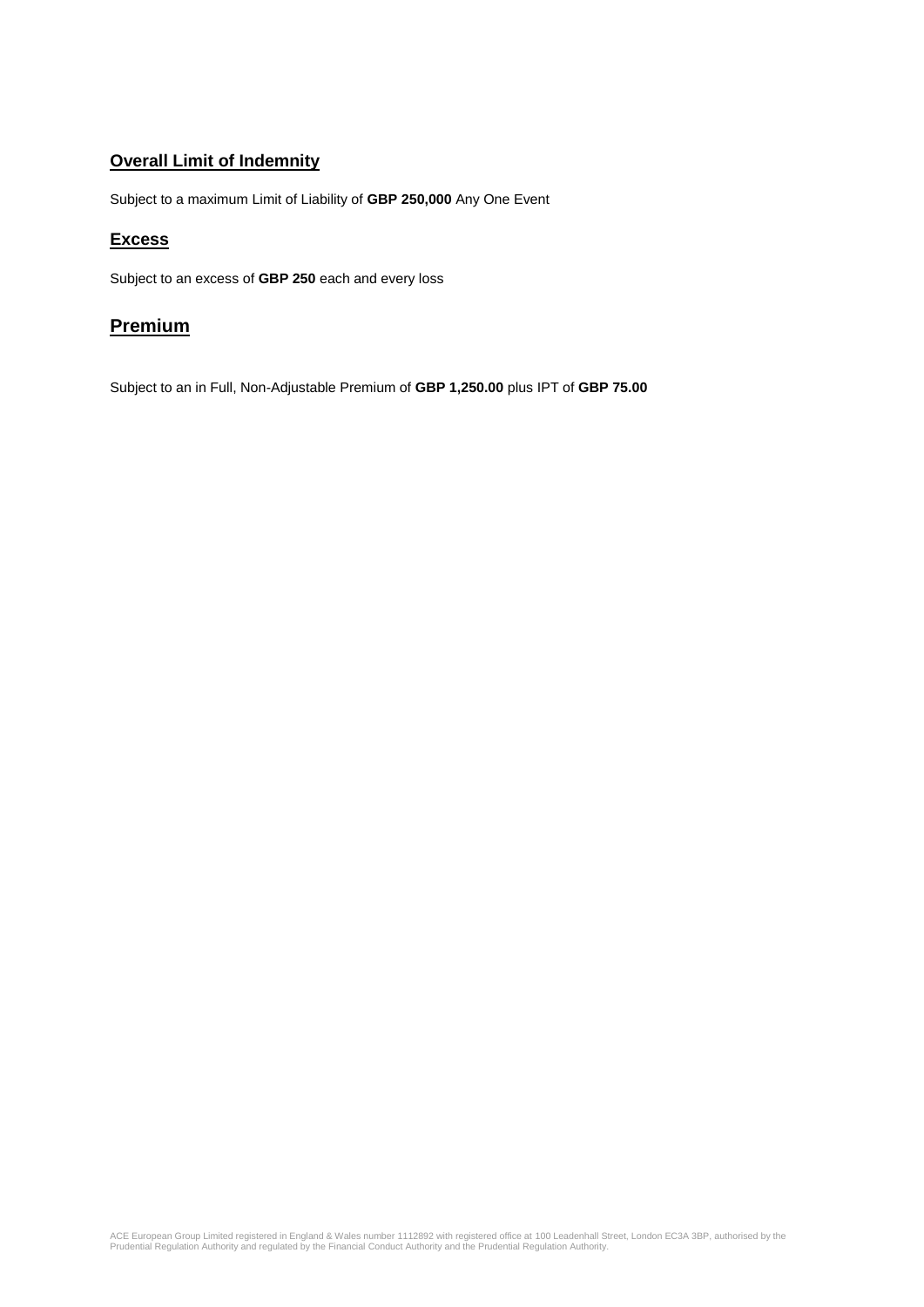# **Section 2: Introduction**

**This page tells You how We will deal with any claim made against You. It doesn't form a part of the contract of insurance. It is just an explanatory note of what You should expect to happen if a claim is made against You.**

If the owner of Goods that are lost or damaged whilst in Your custody claims against You for their value We will, subject to Your having complied with all the terms of this Policy, deal with the claim in one of the following three ways:

#### **ONE**

We will pay up to the limit of Your liability, as agreed in the Policy.

#### **TWO**

If We think You have a defence to liability under Your contract, We will put it forward. Please note that this does not, in any way, reject Your right to claim under this Policy. In taking this course We will continue to deal with the matter on Your behalf, leaving You to continue Your daily business activities with the minimum of disruption.

### **THREE**

If the owner of the Goods challenges that defence We will review the position. We may still defend the case and go to court. If the judge finds against You We'll pay Your legal costs, the judgement sum and any costs awarded to the claimant.

If We decide to appeal the judgement the same will happen with costs and damages if the appeal is rejected.

**You are our client. We protect You in the ways shown above.**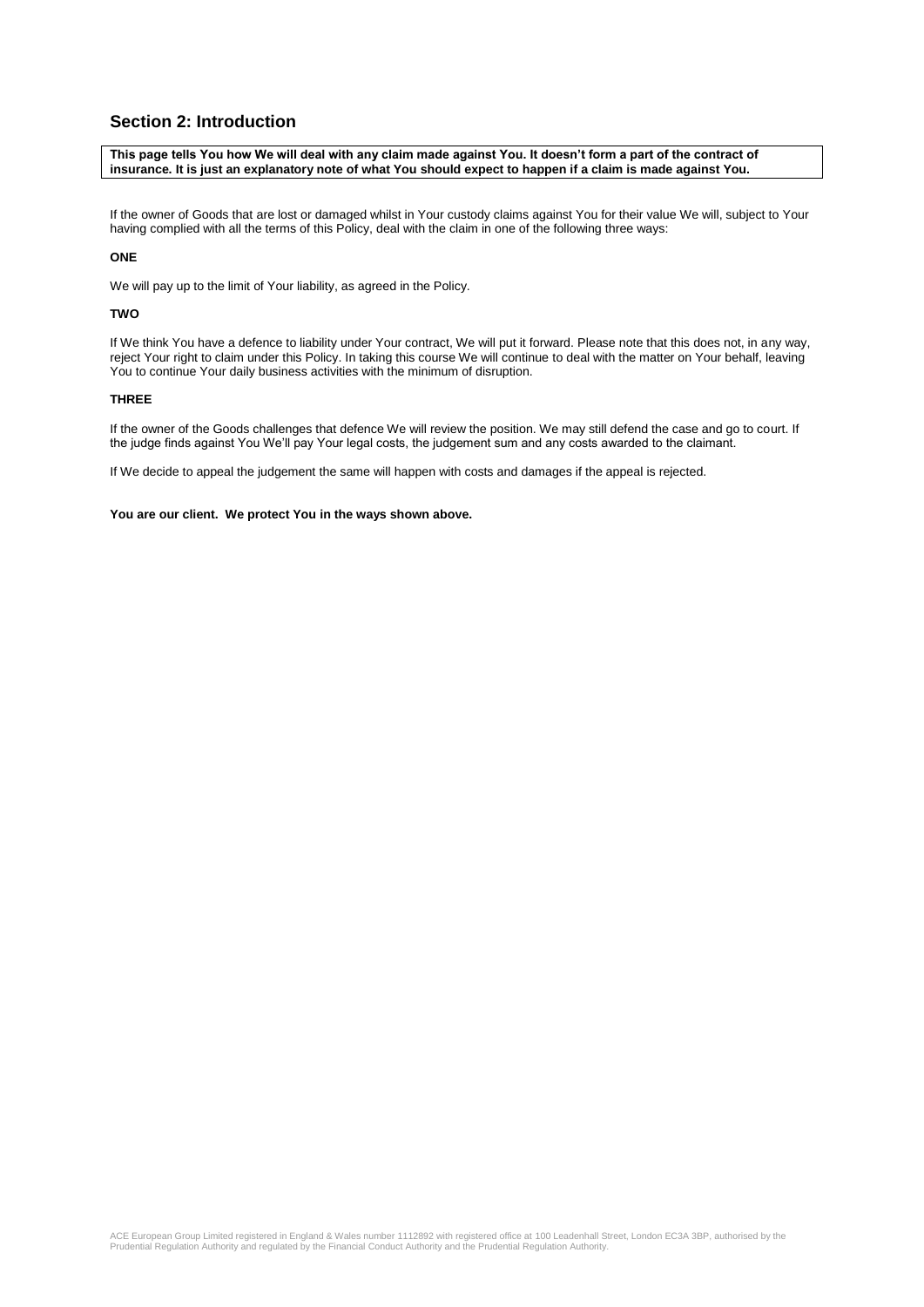In consideration of You paying the premium We, Ace Insurance, will provide You with insurance against loss or damage to Goods in Transit for which You are legally liable under contract, by Statute or at Common Law, occurring at any time during the period of insurance or during any subsequent period for which We accept the renewal of this Policy, subject to the terms, exceptions, exclusions, endorsements and warranties that may be contained in Your Policy.

#### **Important**

We recommend You read this Policy and Your Schedule to ensure that it meets with Your requirements. Should You have any queries please contact Us.

#### **The law applicable to this Policy**

The laws of England and Wales will govern Your Policy.

#### **Interpretation**

The Policy and Schedule are one contract. A word or expression to which a specific meaning has been given will keep the same meaning wherever it appears. A particular word or phrase which is not defined will have its ordinary meaning.

#### **Declarations**

You must keep a full record of Your gross charges for all contracts specified in the Schedule if the premium is calculated on estimated figures.

You will allow Us access to those records.

You will submit a declaration of the actual gross charges earned during each period of insurance and declare them to Us within one month of the expiry of each period of insurance. Upon receipt of this declaration We will adjust the Policy and either charge more premium for any charges exceeding the estimated sum(s) or return premium if the actual gross charges are less than those estimated but not below any minimum premium specified in the Schedule.

If You do not submit a declaration within one month of the expiry of the period of insurance We will charge an additional premium based upon our estimate of what the declaration should be.

#### **Cancellation**

We may cancel the Policy by sending You thirty days written notice of cancellation to Your last known address.

We will refund a proportionate part of the premium paid for the unexpired period.

#### **Fraud**

a) If a claim made by You, or anyone acting on Your behalf, or any person claiming to be indemnified, is fraudulent or exaggerated, whether ultimately material or not;

or

b) (i) a false declaration or statement is made; or (ii) a fraudulent device is used

in support of a claim, We may, at Our Option

(i) avoid the Policy from the inception of this insurance

or

- (ii) cancel the Policy from the date of the loss or alleged loss and repudiate the claim
- or

(iii) repudiate the claim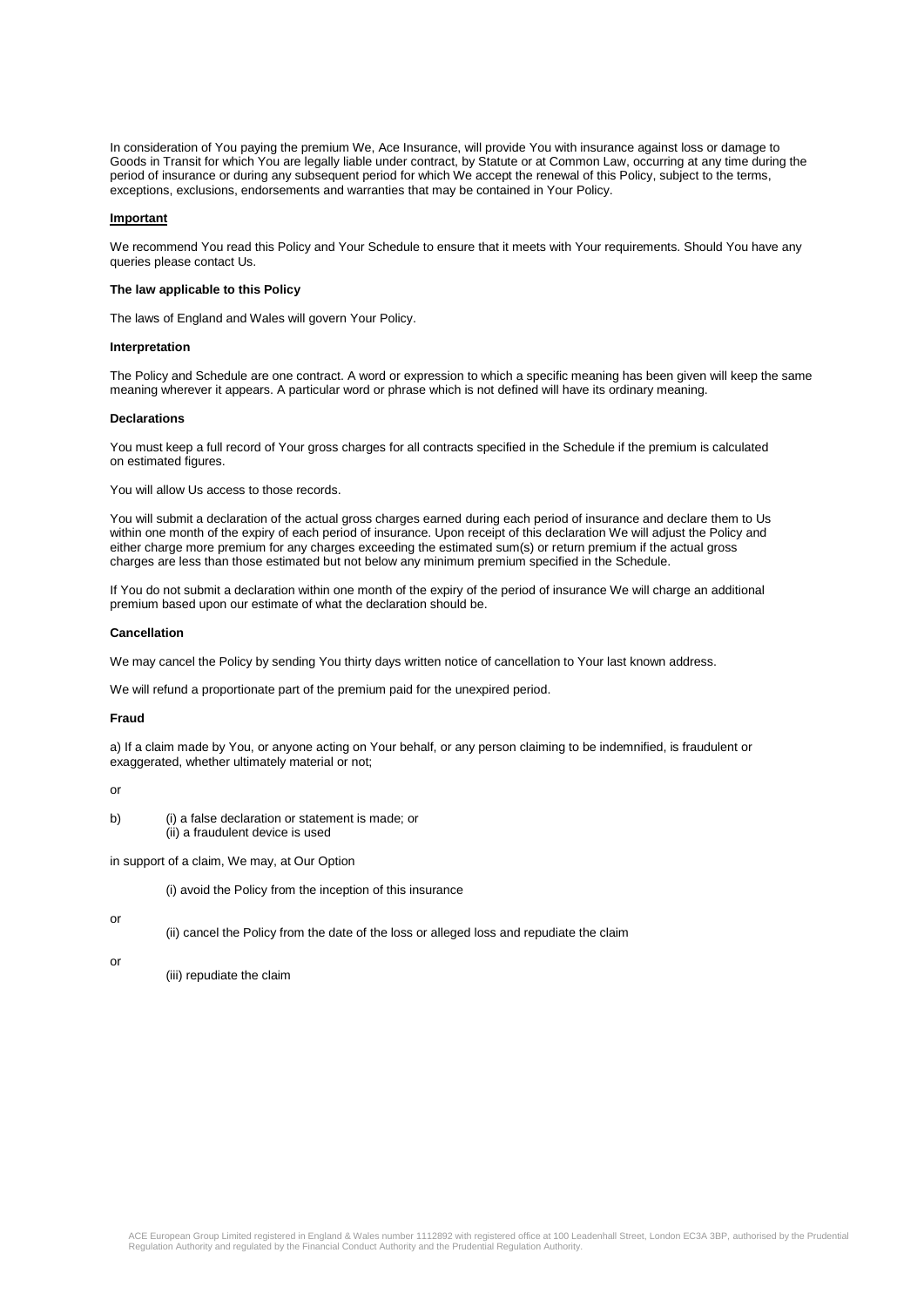# **Section 3: Definitions**

The following words and phrases shall always have the meanings shown below whenever they appear in the Policy.

#### **All Risks**

All Risks of physical loss or damage to Goods in Your custody and control for carriage for reward, subject to the exceptions in the Policy. The cover given by this Policy is NOT subject to Average.

#### **Any One Loss**

The maximum amount We will pay for any one claim or series of claims arising from One Event.

#### **One Event**

Any one occurrence or series of occurrences attributable to one original cause.

#### **CMR**

The convention on the contract for the international carriage of Goods by road. The Carriage of Goods by Road Act 1965 enacts this Convention in the United Kingdom.

#### **C.O.D**

Cash On Delivery

#### **Consignment**

All Goods sent at one time in one load to the same destination.

#### **Enclosed Premises**

A locked building or a compound surrounded on each side by a wall, fence or similar structure and having a locked gate.

#### **Excess**

The sum for which You are responsible as the first part of each claim.

#### **General Average**

There is a General Average act when, and only when, any extraordinary sacrifice or expenditure is intentionally and reasonably made or incurred for the common safety for the purpose of preserving from a peril the property involved in a common marine adventure.

#### **Goods**

Goods and property which You do not own but which You are carrying or storing under contract for reward.

#### **Policy**

This Policy and the Schedule, the Proposal, and any endorsement attached or issued.

#### **Schedule**

The document that comes with this Policy, showing Your name, address, business description, the Period of Insurance, the Premium and any extensions or special clauses in force.

#### **Statement of Fact**

The Statement of Fact containing information on this risk that You supplied to Us.

#### **Sub-Contractor**

Any carrier, including employees or agents of such carrier, appointed by You directly or indirectly to carry the Goods.

#### **Territorial Limits**

Anywhere in England, Wales, Scotland, Northern Ireland, the Isle of Man, the Channel Islands, the Republic of Ireland, and any sea crossing incidental to the carriage of the Goods within or between these geographic limits. These limits may be extended to include carriage to or from the other countries defined in this Policy, when Goods are carried under the CMR Convention.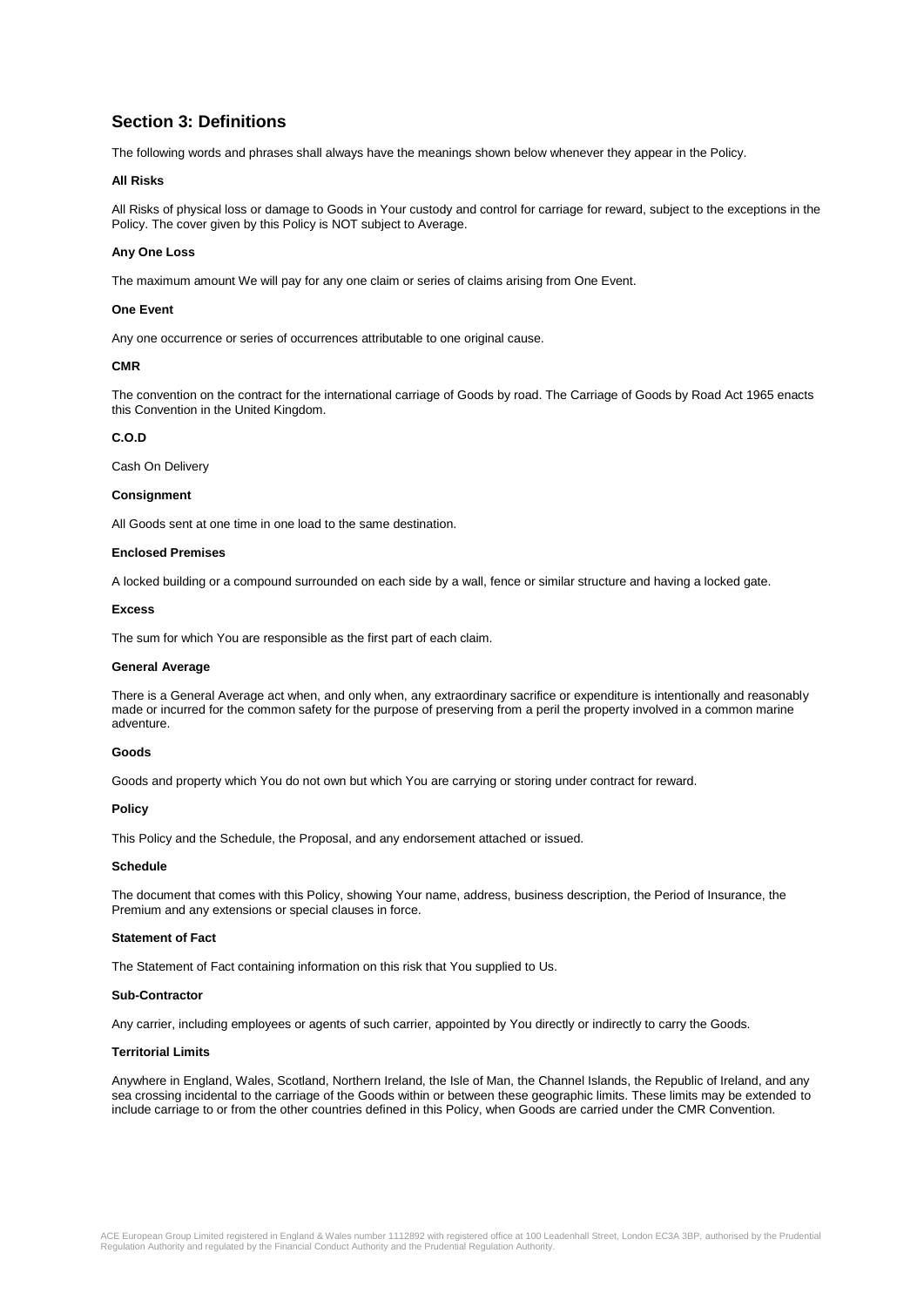#### **Transit**

The movement of Goods from one place to another, whilst in Your custody or control including loading and unloading and temporary storage in Transit either on or off the Vehicle.

Temporary storage does not include Goods stored:

- (i) at a rental
- (ii) by agreement<br>(iii) subject to a co
- (iii) subject to a contract for storage<br>(iv) subject to a contract for storage
- subject to a contract for storage and distribution.

#### **Unattended**

When Your Vehicle or trailer is left without the driver, or another of Your employees, in sight of it and in a position to do something to prevent theft of it or from it.

#### **Vehicle**

Motor Vehicles, articulated Vehicles, trailers and semi-trailers.

#### **Vehicle Load Limit**

The maximum We will pay in respect of Goods on any one Vehicle.

#### **We/Us/Our**

The Insurer named in the Schedule to this Policy.

#### **You/Your(s)/Yourself**

The company or person(s) named in the Schedule as the insured.

#### **Security Clauses**

The following clauses apply only if identified in the Schedule.

#### **Security Exclusion Clause 1**

We do not provide any cover for theft or attempted theft occurring when Your Vehicle is parked up at the end of a days driving until such time as it is collected for driving unless You have instructed Your driver, in writing, that it is to be kept in a locked compound surrounded by secure walls and/or fences or in a locked building of substantial construction, except when Your driver sleeps in the cab or is taking a natural, compulsory or meal break, providing he or she remains on the same premises as the Vehicle.

#### **Security Exclusion Clause 2 – Locked building/compound**

We do not provide any cover for theft, attempted theft or malicious damage whenever Your Vehicle is left unattended unless it is kept in a locked building of substantial construction or in a locked compound surrounded by secure walls and/or fences.

#### **Security Exclusion Clause 3 – Locked building**

We do not provide any cover for theft, attempted theft or malicious damage whenever Your Vehicle is left unattended unless it is kept in a locked building of substantial construction.

#### **Security Exclusion Clause 4 – Theft Attractive Goods**

We do not provide any cover for theft, attempted theft or malicious damage whenever Your Vehicle is left unattended.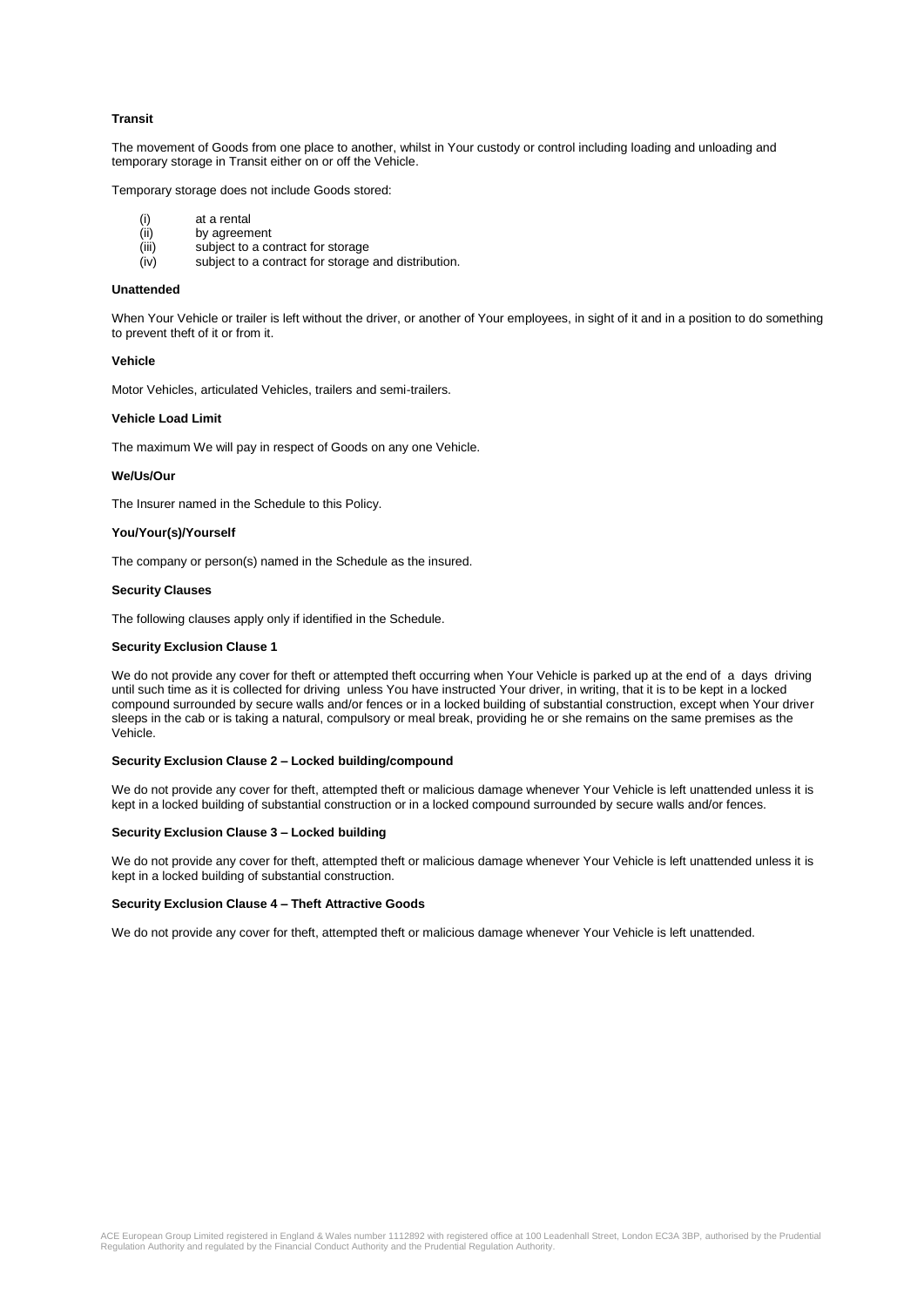# **Section 4: Your Cover**

(Covers only apply when shown in the Policy summary)

We agree to insure You in accordance with the liabilities shown to be operative in the Schedule, as defined below –

- **A** Liability under Road Haulage Association Conditions of Carriage 1998 &/or 2009 Edition as applicable.
- **B** Liability under the CMR Convention at 8.33 Special Drawing Rights per kilo for Goods carried within the Territorial Limits in the Policy definition.
- **C** Liability under the CMR Convention at 8.33 Special Drawing Rights per kilo for Goods carried to or from the following countries:

Andorra, Austria, Belgium, British Isles, Bulgaria, Czech Republic, Denmark, Finland, France, Germany, Gibraltar, Greece, Hungary, Italy, Liechtenstein, Luxembourg, Monaco, Netherlands, Norway, Poland, Portugal, Romania, Slovak Republic, Spain, Sweden, Switzerland, and Turkey (west of the Bosporus).

- **D** Liability under Freight Transport Association Conditions of Carriage 2002 Edition.
- **E** Liability agreed under CMR By Contract at 8.33 Special Drawing Rights per kilo, where a statutory CMR liability does not otherwise apply. Applies only to Goods carried within the Territorial Limits.
- **F** Goods for which You have accepted a contractual liability for All Risks of physical loss or damage whilst in Your custody or control for Transit.
- **G** Liability as a carrier or bailee at common law only.
- **H** Liability under other conditions of carriage, which We have accepted, and which have been lodged with Us.
- **I** Contingent Liability cover for Goods in the custody or control of Sub -Contractors but the benefit of this insurance shall not pass to any Sub-Contractor. .
- **J** Liability under the United Kingdom Warehousing Association (UKWA) Conditions of Storage 2002 Edition.
- **K** Liability under the United Kingdom Warehousing Association (UKWA) Contract Conditions for Logistics 2006 Edition
- **L** Liability under Road Haulage Association Conditions of Storage 1998 &/or 2009 Edition as applicable
- **M** Cabotage Liability as under Cover C if You carry Goods within the individual borders of those countries shown in Cover F. Limit of liability not to exceed GBP 50,000 or the Vehicle Load Limit, whichever is the lesser.
- **N** Liability under the British International Freight Association (BIFA) Standard Trading Conditions 2005
- **NOTE:** If You fail to incorporate Your contractual liability shown in liabilities A, D, E, H, I, J, K, L M or N above We will, in the first instance, attempt to settle Your claim with Your customer as if those liabilities had been incorporated.

#### **Our Maximum Liability to You**

The maximum We will pay under this Policy, including any extensions, clauses, endorsements or extra cover, shall be the amount shown in the Schedule as the Limit Any One Event.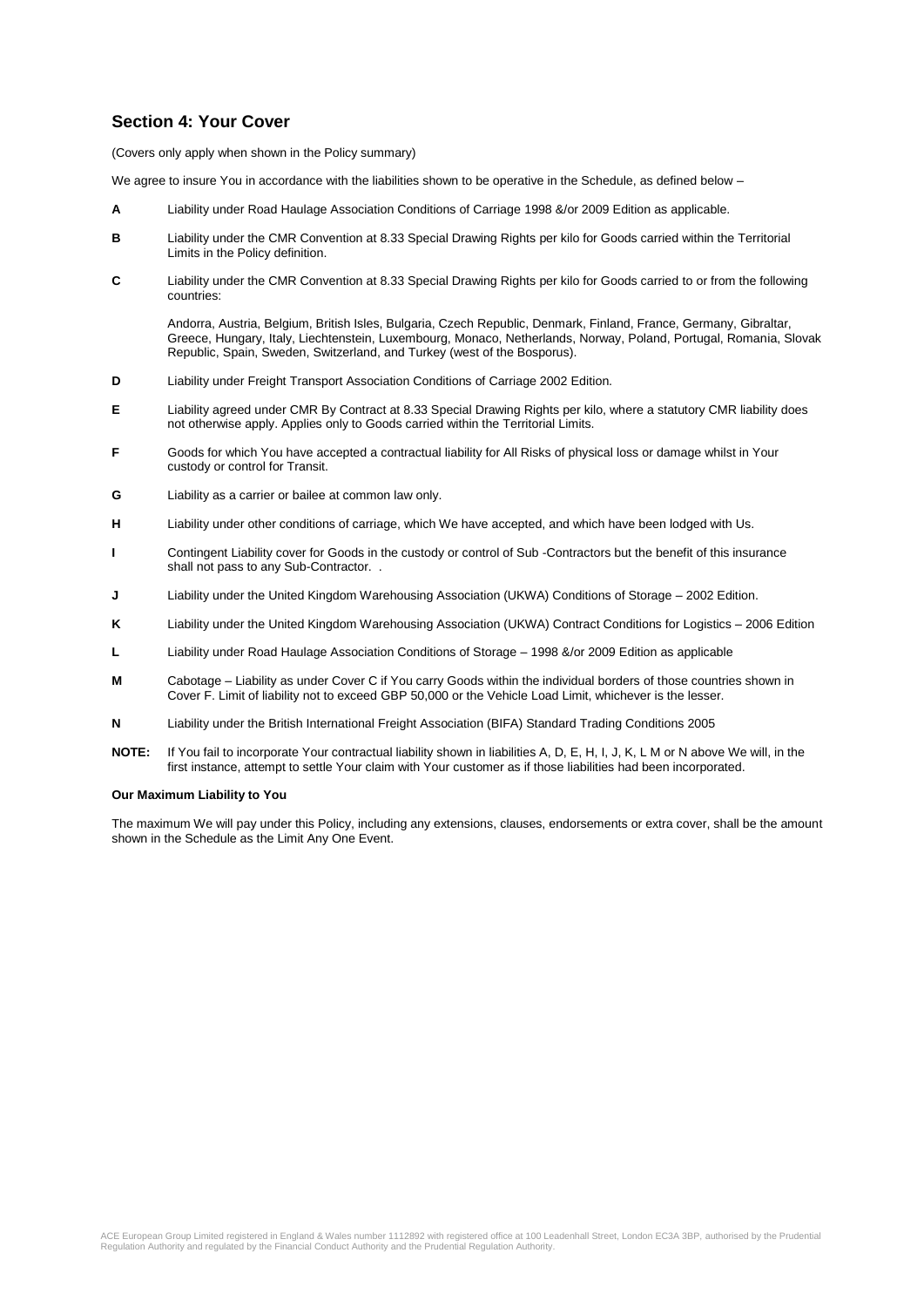# **Section 5: General Conditions**

### **Theft Attractive Goods Limitation**

We will only insure You against Theft, Pilferage or Shortages for a maximum amount of GBP 50,000 any one Vehicle load of the following Goods, unless You carry it unknowingly or unwittingly in a sealed container or as part of a groupage load.

Bottled wines and spirits; Cigars, cigarettes and tobacco but excluding raw leaf tobacco; Non-ferrous metals in raw scrap bar ingot or similar form; Furs, skins, clothing and ready made garments, footwear, fashion accessories; Mobile phones and similar or associated Goods and accessories; Audio/visual equipment; Computer equipment or associated Goods, software and accessories; Photographic equipment and accessories; Perfumes and scents.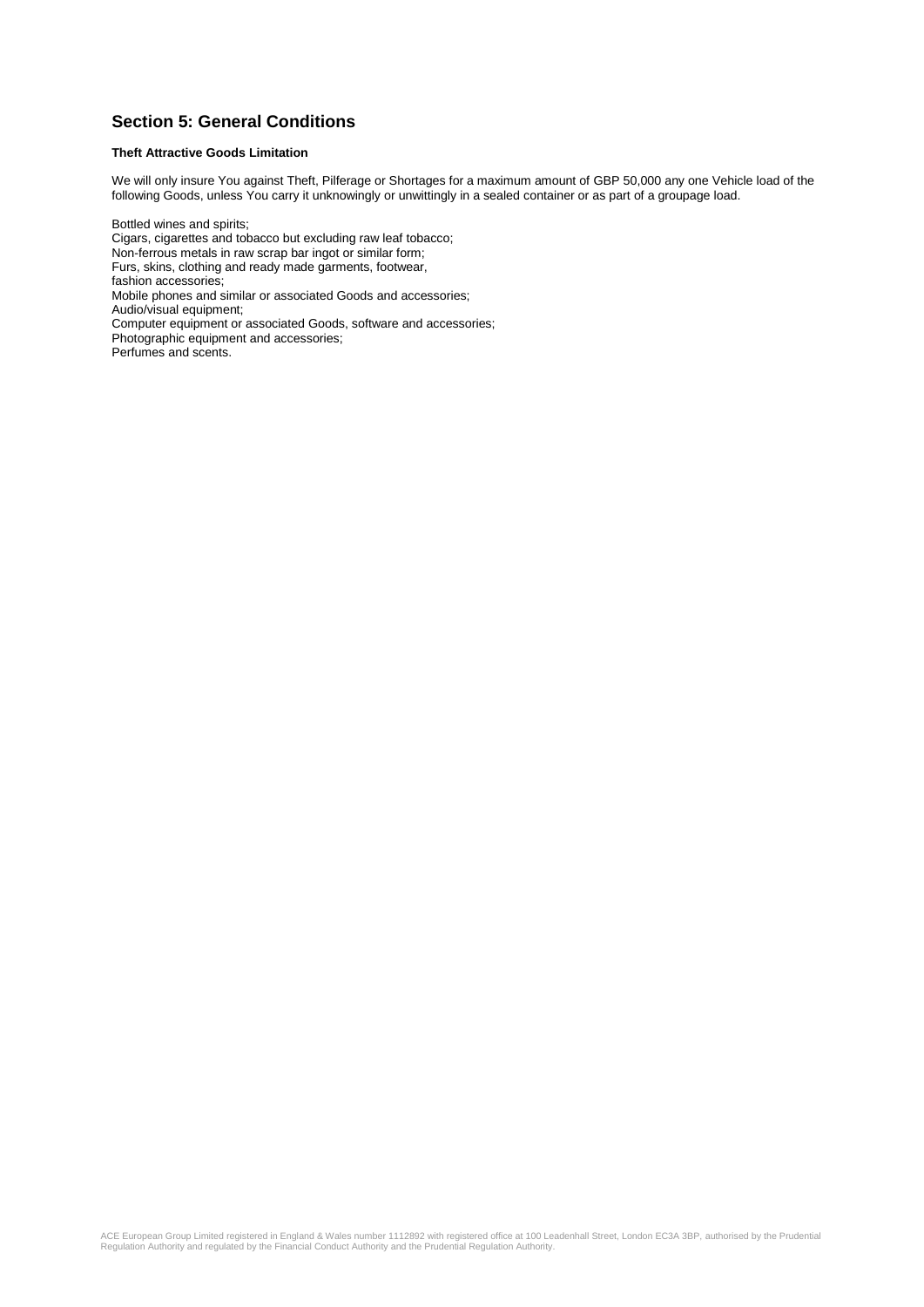# **Security & Care Conditions**

The following conditions must be obeyed. They are conditions that are precedent to Our liability to accept a claim under this Policy:

#### **Reasonable Care**

You must, at Your own expense, take all reasonable care to prevent the Goods from suffering loss or damage when they are in Your custody or control.

#### **Reasonable Care – securing of Goods on Vehicles**

You must instruct Your drivers, in writing, that they must ensure that all Goods on board Your Vehicles are secured properly to prevent movement in Transit.

#### **Reasonable care – Vehicles and suitability**

You must take all reasonable measures to ensure that Your Vehicles are suitable for all the types of Goods You carry.

You must also take all reasonable care to ensure that Your Vehicles are in roadworthy condition, and comply with all laws and regulations relating to the carriage of Goods by road, before allowing Goods to be placed on or in them.

#### **Reasonable Care – employee references**

You must, at Your own expense, obtain satisfactory written references for all employees having responsibility for the Goods. Such references must be from previous employers for the two years immediately prior to them being employed by You.

Verbal references are acceptable provided You record them in writing at the time the reference is given and that You show the date and time of the reference on the written note.

All references must cover each employee's honesty and ability in the handling and carriage of Goods and of the completion of Transit documents where relevant.

All references must be made available to Us upon demand and, in any case, in the event of a claim.

#### **Reasonable Care – security of the Goods**

You must instruct Your drivers, in writing, that they must lock their Vehicles and close all windows and openings whenever they are outside their Vehicles for whatever reason. We accept that Curtainsiders and Tautliners may not be locked but must always be fully closed from external view.

You must instruct Your drivers, in writing, that they must keep all the keys to Your Vehicles on their persons at all times when they are outside the Vehicle.

You must instruct Your drivers, in writing, that they must not detach any trailer from the driving cab unless the trailer is left in a securely locked building of substantial construction.

You must instruct Your drivers, in writing, that they must not deliver Goods to persons unless they have satisfied themselves that they are the persons appointed by the Consignee to receive those Goods.

These instructions must be accepted in writing by Your drivers and other employees involved in the handling or carriage of the Goods, dated and timed, and made available to Us at any time and, in any case, in the event of a claim arising.

#### **Reasonable Care – Sub-Contractors**

You must take reasonable care to ensure that Your Sub-Contractor has insurance in force to the same extent as that You accept under contract, by statute or legal convention, or at Common Law.

Non-Disclosure and Misrepresentation

If We are to provide indemnity You, or anyone acting for You, must:

- 1) tell Us all material facts
- 2) not misrepresent any material fact
- 3) not make an untrue statement, or provide a falsified document in support of a proposal for insurance, the renewal of this Policy, a claim.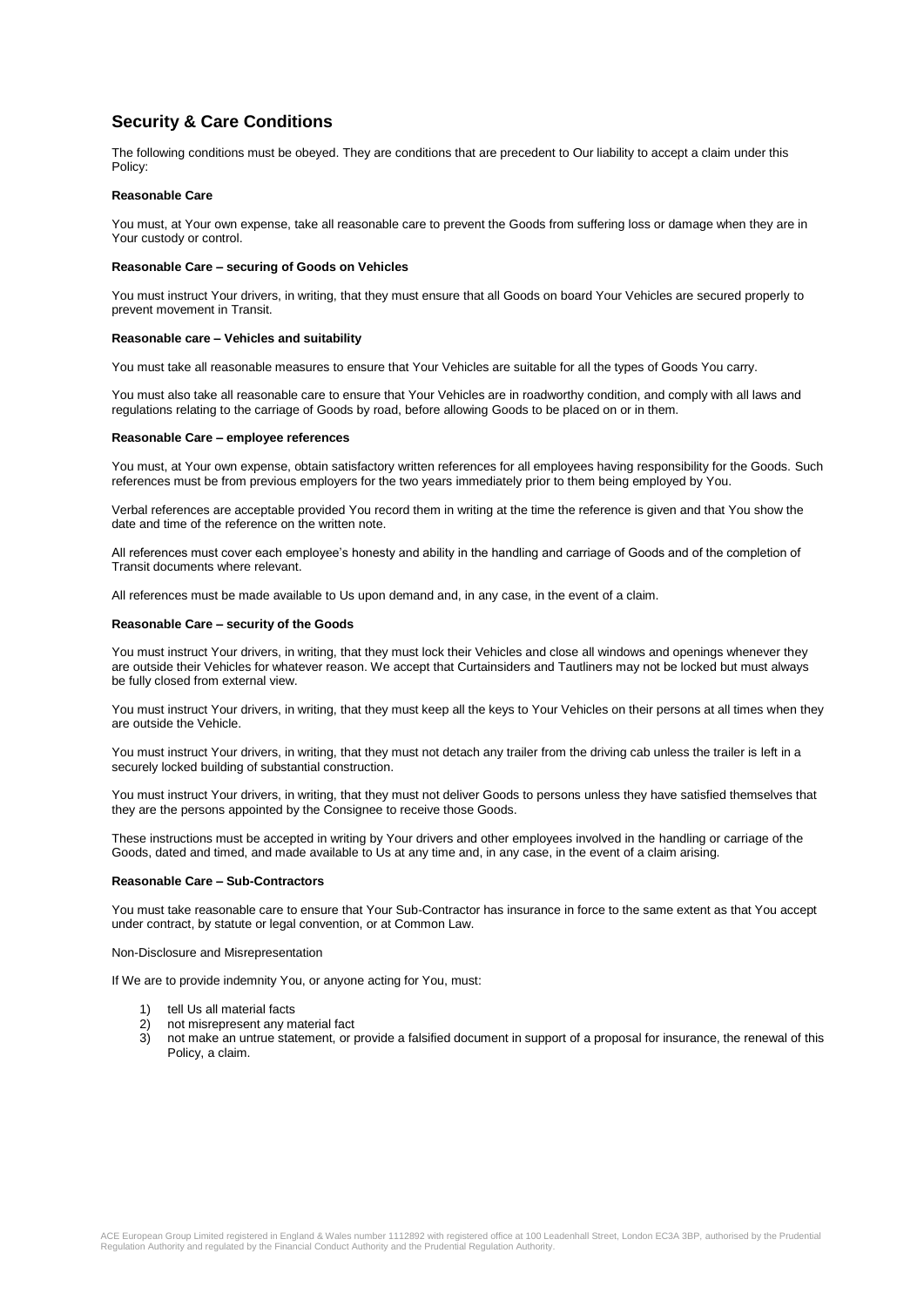# **Section 6: Your Benefits**

We will also pay:

#### **Legal Costs**

Legal costs and expenses incurred with Our written consent

and

Costs and expenses of claimants for which You are legally liable

in respect of any claim sustained against You for loss or damage to the Goods.

#### **Own Goods**

For loss or damage to the following Goods belonging to You or for which You are legally responsible, but excluding wear and tear, whilst carried on any Vehicle described in the Schedule:

ropes, sheets, tarpaulins, trailer curtains, webbing straps, packing materials and similar items

any other Goods (but not containers, demountables, accoutrements to any Vehicles or personal effects) up to a maximum of GBP 10,000 any One Event.

#### **Expenses**

Reasonably incurred by You in respect of:

removal of debris and site clearance of the Goods damaged whilst in Transit from the immediate area of the place where the damage occurred, including disposal costs;

transferring Goods to another Vehicle following fire, collision, overturning or impact of the conveying Vehicle, including the carriage of the Goods to its original destination or to the place of collection, including reasonable costs of demurrage;

reloading onto the Vehicle any Goods which have fallen from it;

re-securing of the Goods where there is dangerous movement of the load in Transit.

**Containers & Trailers** (not owned, hired or leased; negligent loss/damage only.)

For loss of or damage to containers, trailers and flats (but not demountable bodies) for which You are legally responsible to the extent of Your liability, provided they are not owned, hired or leased by You, nor any such Goods for which You have accepted responsibility under contract. Limit not to exceed GBP 50,000 per container, trailer or flat.

Excluding the first GBP 250 of each and every claim. Excluding wear, tear and depreciation and damage to tyres by cuts, punctures and braking.

#### **Consequential or Indirect Loss**

For financial loss suffered by Your customer (other than injury to any person) for which You are legally liable following:

Loss of or damage to Goods for which the Policy otherwise becomes liable;

Delay (other than failure to meet an agreed delivery time or date);

Mis-delivery;

For this cover to apply You must contract for the carriage either specifically excluding such liability or limiting Your liability to the amount not more than twice Your carriage charges for the Consignment.

We will pay up to GBP 250,000 under this cover for any One Event.

#### **Drivers' Personal Effects**

Up to GBP 500 for loss or damage to drivers' personal effects whilst they are in Your Vehicles but We will not pay for wear and tear.

#### **Common Law Contingency Cover**

If Your conditions of contract are set aside by an order of the court We will insure Your legal liability at common law up to a maximum of GBP 500,000 any one Occurrence.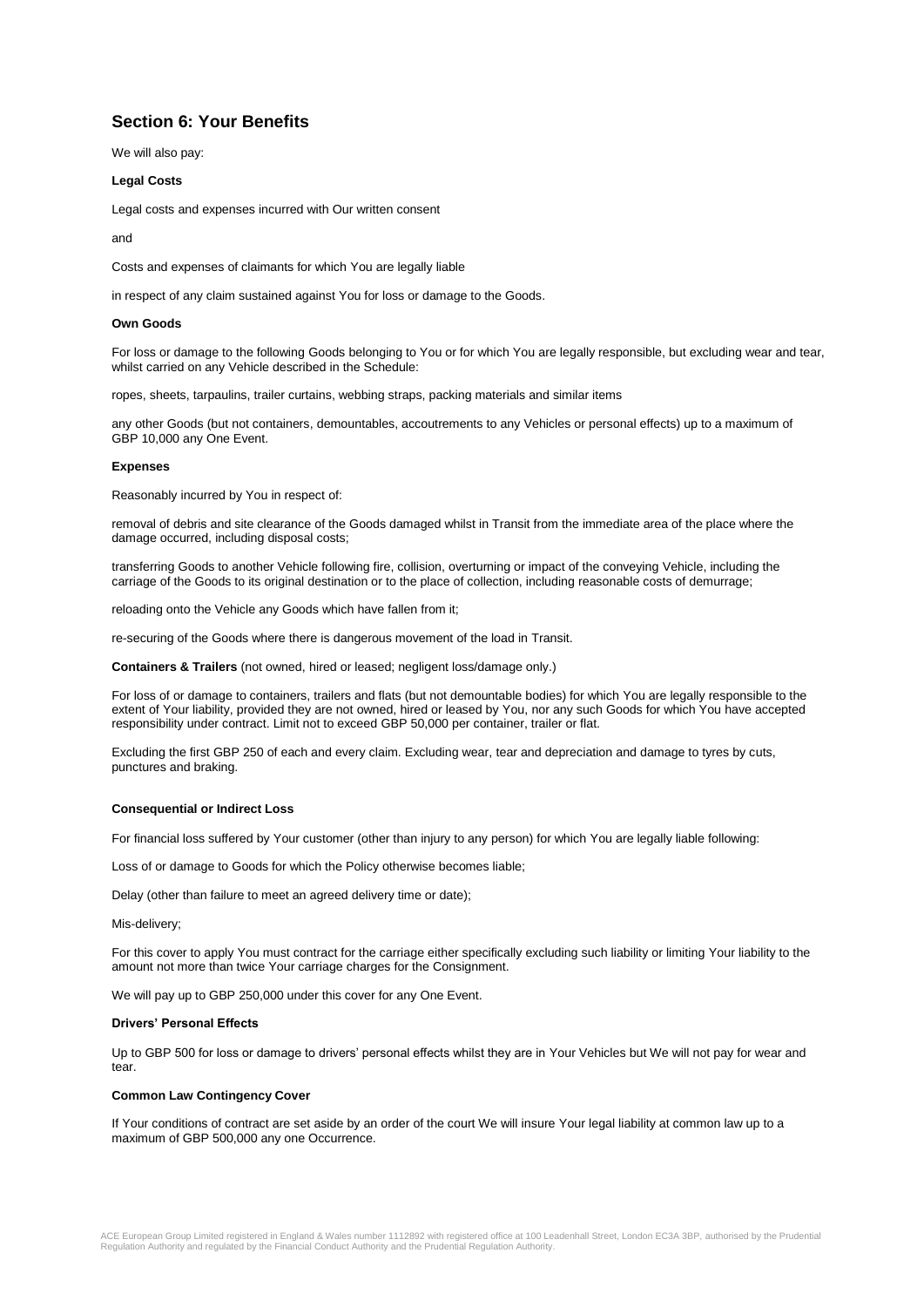#### **Sub-Contractors' Contingent Cover**

If You Sub-Contract the carriage of Goods to another haulage contractor You must ensure that any such Sub-Contractor carries those Goods under Your conditions of carriage and is insured to the extent of that liability. Before entrusting the Goods to any Sub-Contractor You must also satisfy Yourself as to their honesty and ability to do the work.

You must also ensure that any claim for loss or damage to Goods which occurs when the Goods are in the custody of any Sub-Contractor is passed immediately to that person or firm and that he or they are held responsible for the loss or damage.

If Your Sub-Contractor, or his insurers, fail to pay any claim for which Your Sub-Contractor is legally liable, We will indemnify You to the extent of Your legal liability as if You were the actual carrier but We will only pay the amount that cannot be recovered from Your Sub-Contractor or his insurers. Neither Your Sub-Contractor, nor his insurers, have any benefit of this insurance.

#### **Unwitting CMR**

We will also insure Your legal liability for loss, damage or delay to Goods under CMR unwittingly incurred by You within England, Scotland, Wales, Northern Ireland, the Isle of Man, the Channel Islands or the Republic of Ireland, subject to a maximum limit of GBP 250,000 any one Occurrence.

### **General Average (Freight proportion only)**

In the event of General Average attaching to You whilst Your Vehicle is on a vessel when a General Average sacrifice is made We will pay for the amount that Your freight charges for the carriage bear to the whole value of the marine adventure saved by that sacrifice.

#### **Recovery of Your Excess for Subcontracted Transits**

Should the Goods be lost or damaged whilst under the custody and control of one of Your subcontractors We will make reasonable efforts to secure monies to the value of Your Excess when We are either subrogating back from or claiming from the subcontractor involved.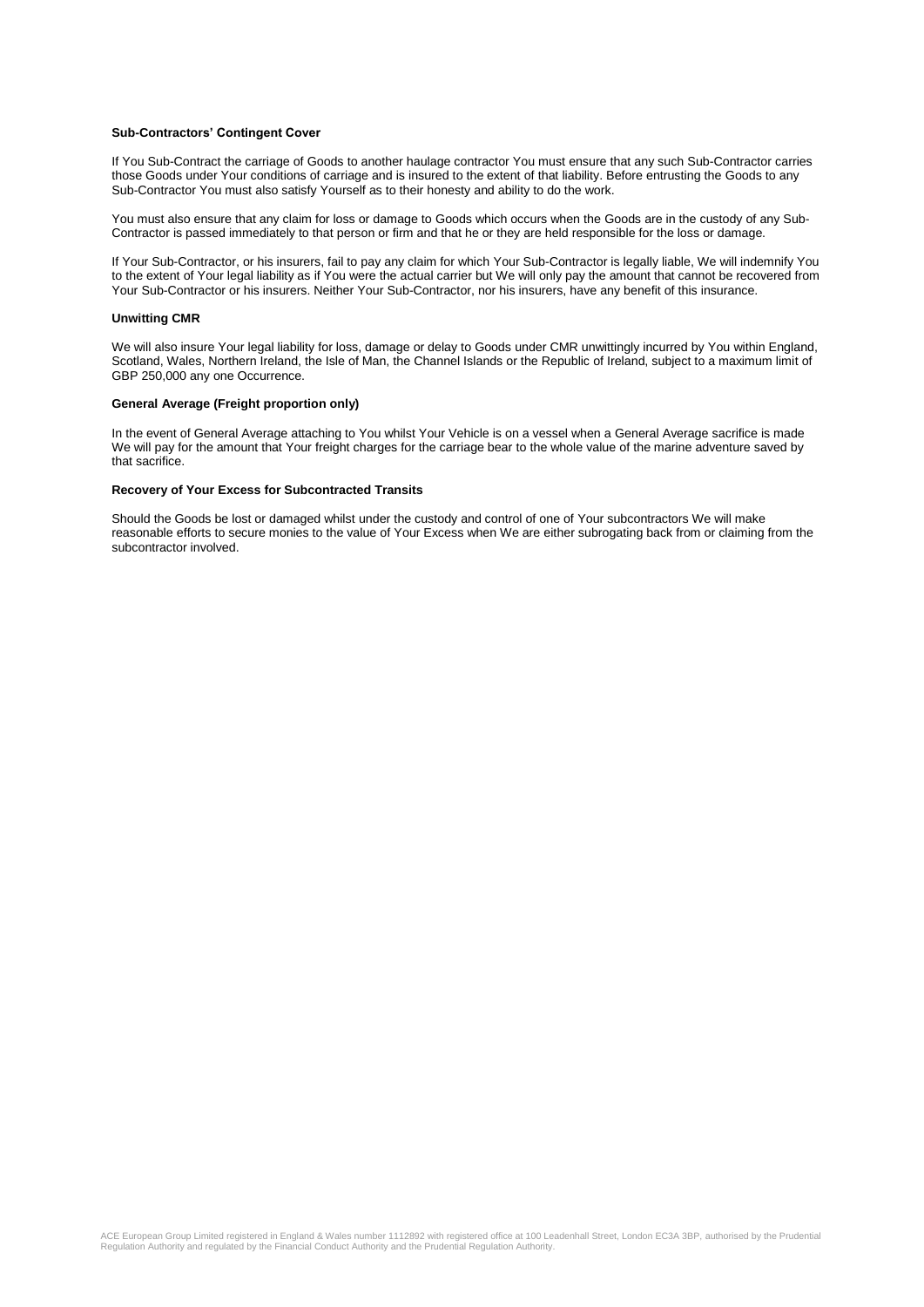# **Section 7: Optional Benefits**

The cover given by this section is applicable only if it is specified in the Schedule.

These Optional Extra Covers are subject otherwise to the terms, exceptions, conditions and exclusions of this Policy, and to the payment of such additional premium as is required by Us.

#### **1. Temperature Controlled Goods**

We will insure You against physical loss or damage to temperature-controlled Goods caused by any variation in temperature.

We will not insure You against physical loss or damage to temperature-controlled Goods which are temporarily stored off Your Vehicle in a non-temperature controlled environment.

It is a condition precedent to Our liability to pay any claim under this extension that:

- You instruct Your drivers to ensure the refrigerating machinery is operational prior to loading.
- b) You must instruct Your drivers, in writing, in the operation of refrigeration equipment before allowing them control of a refrigerated Vehicle, and
- c) You must instruct Your drivers, in writing, that they must obtain written notification of the temperature at which the Goods are to be carried from the consignors before You accept the load, and
- d) You must instruct Your drivers, in writing, that they must obtain written confirmation of the temperature of the Goods from the consignees upon arrival before the temperature controlled Goods are unloaded, and

You must also ensure that:

- e) Refrigeration equipment that You own or lease is serviced in accordance with the manufacturer's recommendations, and
- f) You keep the refrigeration equipment log book for own or leased equipment up to date, and
- g) You submit the refrigeration log book for Our inspection at any time upon Our reasonable request and, in any case, in the event of a claim.

The onus is upon You to prove to Us that You have satisfied all the requirements of this extension.

#### **2. Road Closure by Police Authority**

We will pay for any damage to Goods arising during an unforeseen closure of a road forming part of the public highway ordered by a police authority following an accident, in which Your Vehicle is not involved and when, at the point of stoppage, there is no alternative route available. The limit of Our liability to pay a claim under this extension is the amount for which You are liable under Your conditions of carriage as stated in the Schedule to this Policy.

#### **3. Errors and Omissions Committed by You**

We will insure You under Your Conditions of Contract, Carriage or Trading as specified in the Schedule against any claim or claims which may be made against You during the Period of insurance for breach of duty by reason of negligent act, error or omission arising out of incorrect instructions, faulty arrangements or clerical errors committed by principals and/or directors and/or clerical and/or office staff or their predecessors in the conduct of any business conducted by You or on Your behalf or by Your predecessors in business.

Provided that the amount payable by this extension shall not exceed GBP 250,000 in respect of any one Occurrence arising out of One Event and in full in any one Period of Insurance. HOWEVER, We will not insure You in respect of any claims brought against You:

- a) brought about or contributed to by default, fraudulent, criminal or malicious act or omission by You or Your predecessors in business or any person at any time employed by You or Your predecessors in business;
- b) for any liability as principal for the charter of the whole or part of any vessel or aircraft;
- c) resulting from Your insolvency, bankruptcy or cessation of trading;
- d) resulting from Your inability to pay or collects monies;
- e) resulting from Your failure to comply with instructions to affect insurance;
- f) made by H.M. Government for payment of duty or V.A.T.,
- g) for any consequential financial loss other than for contractual liability incurred in accordance with the Conditions of Contract, Carriage or Trading specified in the Schedule.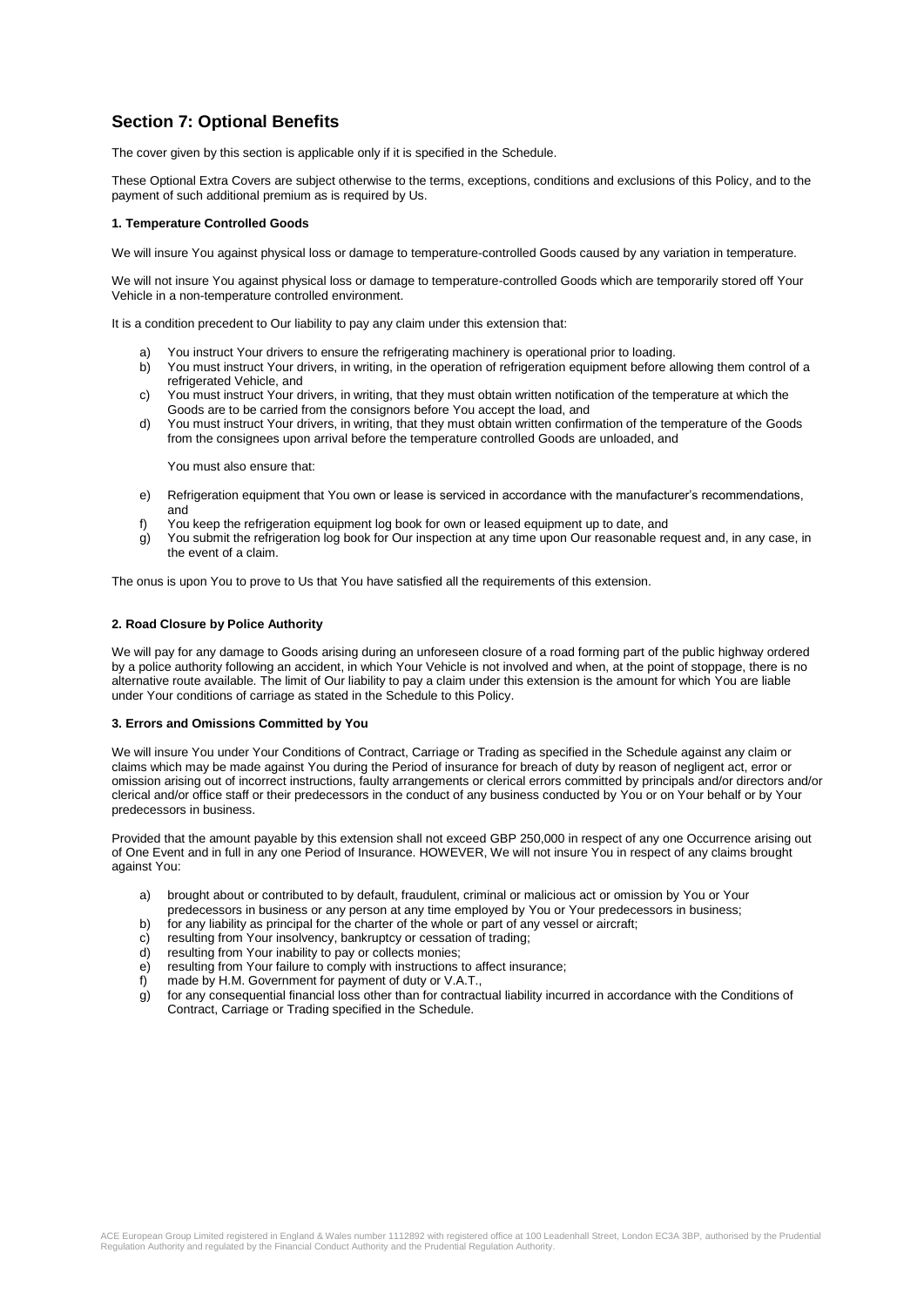#### **4. Commercial Considerations**

We will indemnify You in those circumstances where, for commercial considerations, You wish to accept a wider liability than that contained in the conditions of carriage covered by this insurance.

This clause does not apply to any liability arising under statute or legal convention.

This clause does not apply unless the claim against which it is placed is admitted under this Policy of insurance.

Subject to Our liability in respect of any one load being restricted to not more than GBP 50,000 any One Event and in all in any one year.

It is warranted that the existence of this extension is not revealed to any customer of the Insured.

#### **5. Non-Incorporation of Contract Conditions**

We will indemnify You to the extent to which You have a liability at common law if You have failed to incorporate the contract conditions shown as "insured" in the Road Haulage Section of the Schedule into the contract with Your customer provided that:

a) You intended to trade under such contract conditions and took reasonable steps to notify customers of their application and

b) the failure to notify the customer of such contract conditions was due to an error and You can prove to Our satisfaction that You had established procedures for such notification to be given to customers and that all employees had been instructed in writing to follow such procedures.

c) the benefit of this extension does not exceed GBP 250,000 in total in any one period of insurance.

#### **6. Trailers**

We will insure You for loss or damage to trailers belonging to You or for which You are legally responsible under a hiring, leasing or rental agreement.

We will not pay for:

- (i) wear and tear, gradual deterioration, scratching, bruising or denting;
- (ii) mechanical, electrical or electronic breakdown, malfunction, failure or breakdown;
- (iii) damage to tyres, punctures, cuts or bursts
- (iv) theft or attempted theft of an unladen trailer left Unattended unless the trailer is in:

a) a securely locked building of Substantial Construction or

b) a continuously attended public garage or a properly supervised Vehicle park with security attendant on duty at all times or

c) an unsupervised Vehicle park and the trailer is fitted with an approved anti-hitching device which is put into operation or

d) a securely locked compound surrounded by secure walls and/or fences.

The maximum amount We will pay will be that stated in the Schedule to this Policy.

The premium for this cover will be charged at an agreed rate per cent on the total value of such trailers declared at inception of this Policy and at any subsequent renewal thereof.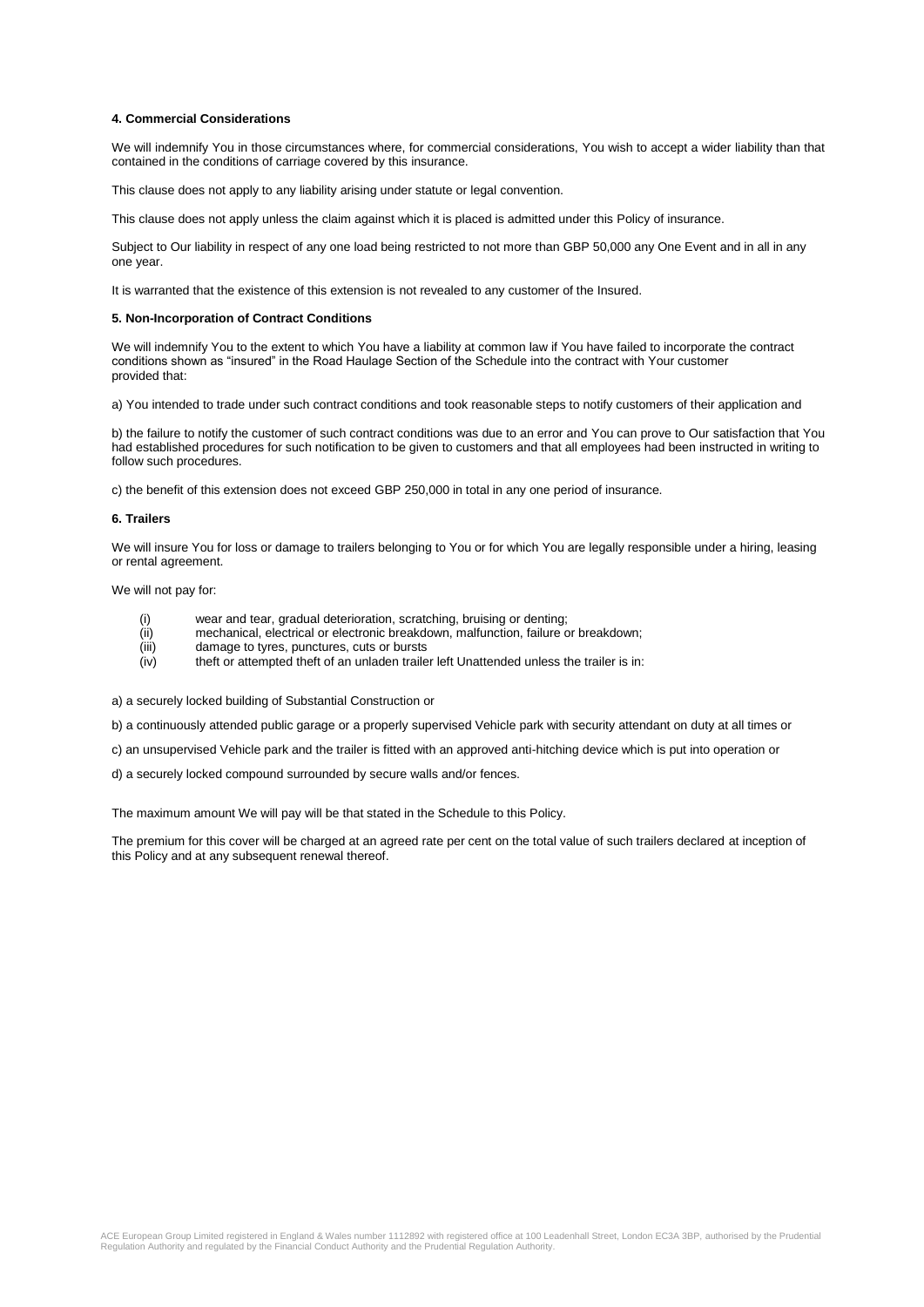# **Section 8: Exclusions**

Other sections of the Policy contain exclusions. They must be read in conjunction with the following exclusions that apply to all sections unless otherwise stated.

We will not pay claims for:

- 1) The amount of the Excess, as stated in the Schedule.
- 2) Loss, damage, deterioration or depreciation caused by variation in temperature unless caused by an accident to the conveying Vehicle
- 3) Mechanical, electronic or electrical derangement of the Goods unless caused by external means.
- 4) Loss or damage caused by:
	- a. defective or inadequate packing, insulation or labelling;
	- b. shortage in weight, evaporation or ordinary leakage;
	- c. deliberate abandonment of the Goods or other property:
	- d. vermin, wear, tear or gradual depreciation;
	- e. inherent vice.
- 5) Loss or damage to living creatures, bullion, cash and the like, bank notes, stamps, prepaid phone cards and similar, bonds, treasury notes, securities or explosives, fine arts, specie, precious metals, precious stones, and negotiable instruments.
- 6) Your liability under Articles 21, 24 or 26 of the CMR Convention.
- 7) Loss or damage to household, office or industrial Goods and property during removal or storage unless otherwise specified in the Schedule.
- 8) Confiscation, expropriation, requisition, embargo, nationalization, destruction or damage by order of any Government or Government Agency or the consequence of inadequate or inaccurate documentation.
- 9) Your liability for damages resulting from late delivery or delay in respect of a Transit for which a delivery time and/or date is contractually agreed by You.
- 10) Failure to collect payments for Cash On Delivery (C.O.D.) collections of any kind.
- 11) Any liability for Your failure to arrange insurance.
- 12) Loss, damage, liability or expenses directly or indirectly arising from:
	- a. ionising radiations from or contamination by radioactivity from any nuclear fuel or from any nuclear waste or from the combustion of nuclear fuel:
	- b. the radioactive, toxic, explosive or other hazardous or contamination properties of any nuclear installation, reactor or other nuclear assembly or nuclear component thereof:
	- c. any weapon of war employing atomic or nuclear fission
	- and/or fusion or other like reaction or radioactive force or matter;
	- d. the radioactive, toxic, explosive or other hazardous or contaminating properties of any radioactive matter. The exclusion in this sub-clause does not extend to radioactive isotopes, other than nuclear fuel, when such isotopes are being prepared, carried, stored, or used for commercial, agricultural, medical, scientific or other similar peaceful purposes;
	- e. any chemical, biological, bio-chemical, or electromagnetic weapon.
- 13) Loss or damage directly occasioned by pressure waves caused by aircraft or other aerial devices travelling at sonic or supersonic speeds.
- 14) Contracts (Rights of Third Parties) Act 1999 Exclusion Clause

The Provisions of the Contracts (Rights of Third Parties) Act 1999 do not apply to this insurance or to any certificate(s) of insurance issued hereunder. Neither this insurance nor any certificates issued hereunder confer any benefits on any third parties. No third party may enforce any term of this insurance or of any certificate issued hereunder. This clause shall not affect Your rights (as assignee or otherwise) or the rights of any loss payee.

- 15) Any consequence whatsoever resulting directly or indirectly from or in connection with any of the following, regardless of any other contributory cause or event:
	- a. war, invasion, act of foreign enemy, hostilities or a warlike operation or operations (whether war be declared or not), civil war, rebellion, revolution, riot, insurrection, civil commotion assuming the proportions of or amounting to an uprising, military or usurped power.
	- b. Terrorism, which is defined as any act or acts including but not limited to the use or threat of force or violence or harm or damage to life or property (or the threat of such harm or damage) including, but not limited to,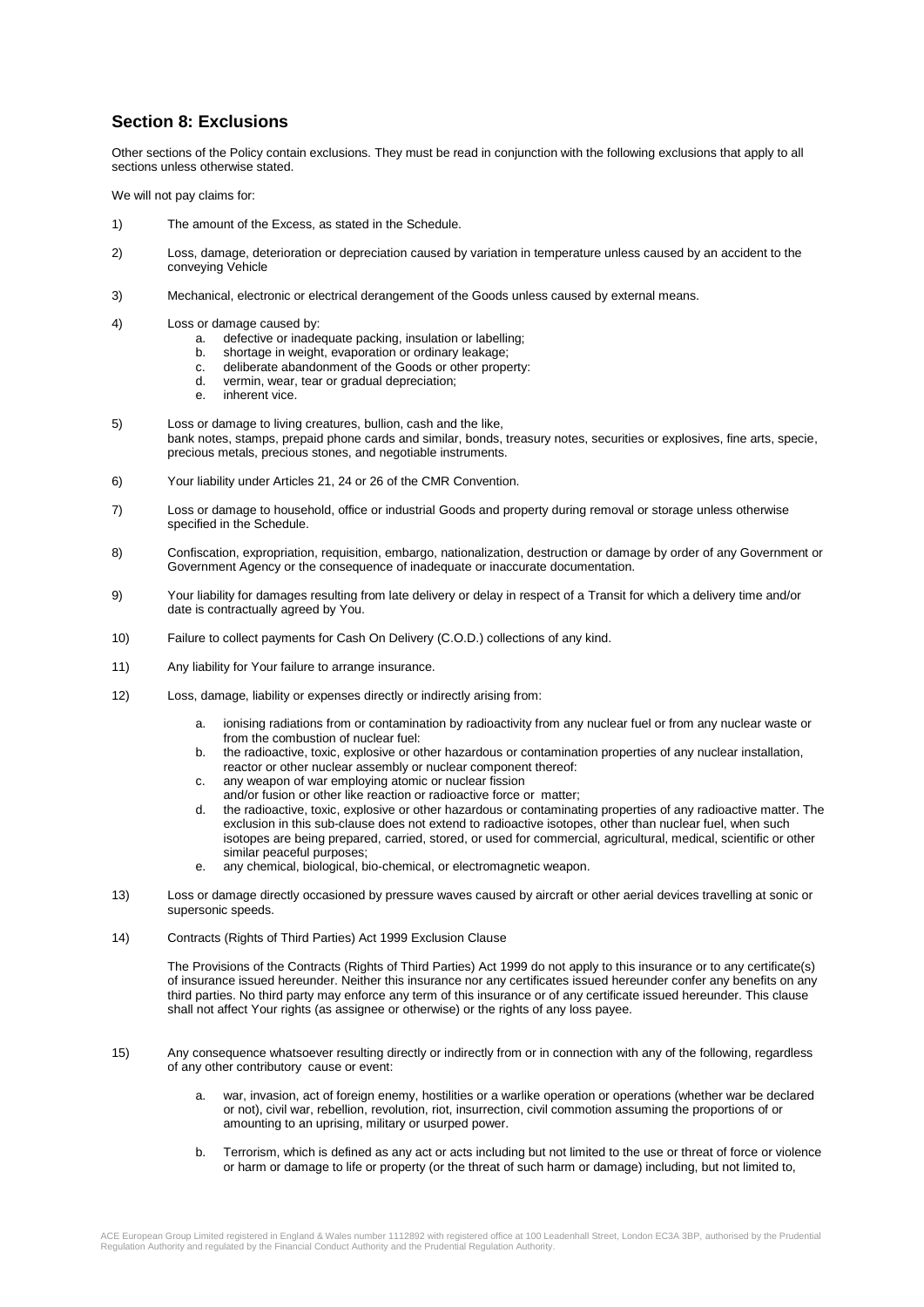harm or damage by nuclear, chemical, biological or radioactive means, caused or occasioned by any person or group of persons, or so claimed, in whole or in part, for political, religious, ideological or similar purposes

c. any action taken in controlling, preventing, suppressing or in any way relating to (a) or (b) above.

**Note**

In any action, suit or other proceedings where We allege that by reason of the provisions of this exclusion any liability, loss, destruction or damage is not covered by this Policy the burden of proving such liability, loss, destruction or damage is covered shall be upon You.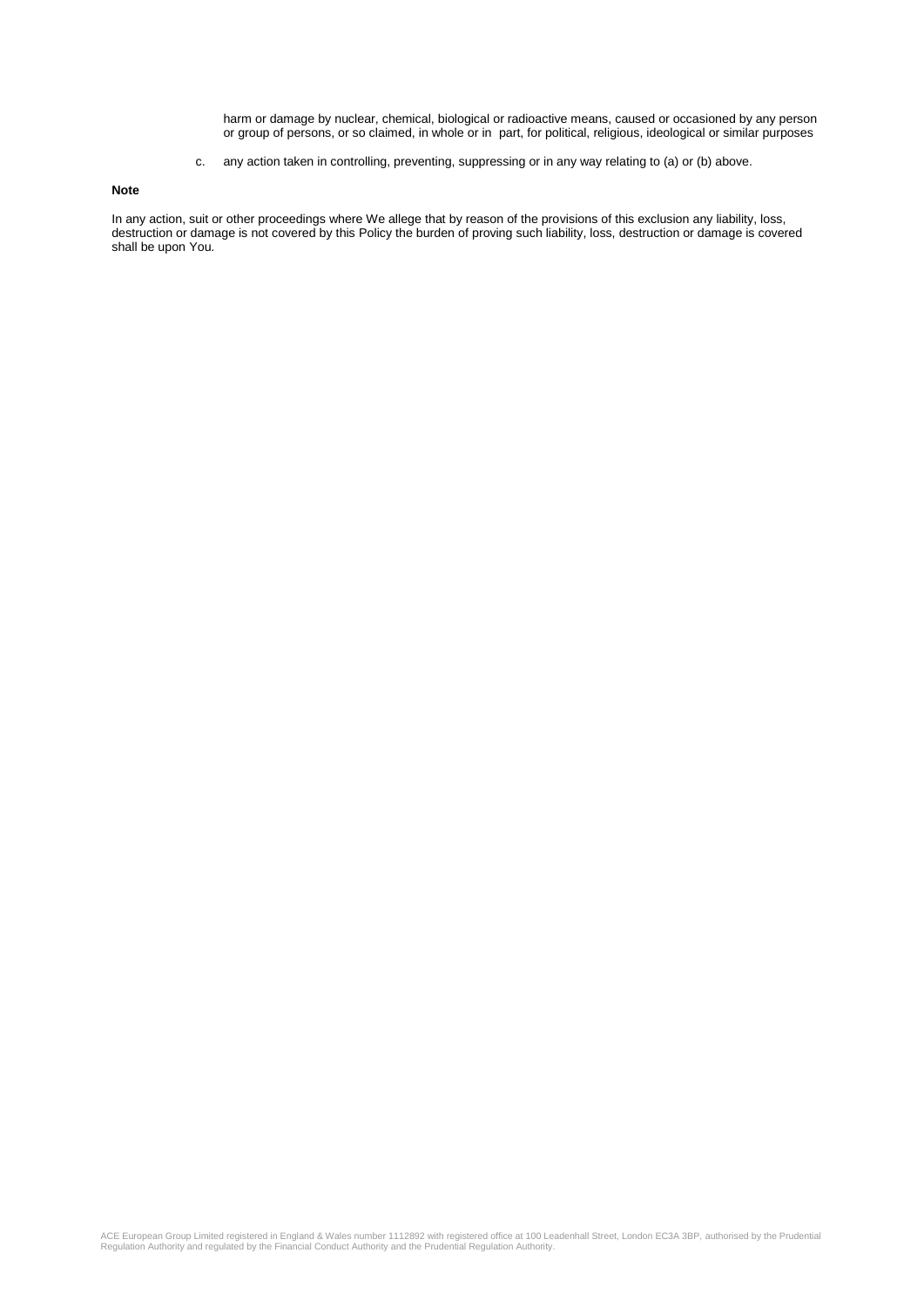## **Section 9: Claims Procedure**

You must notify Us, as soon as possible, of any event which may result in a claim even if You think You have no liability for the event.

You must immediately pass to Us, unanswered, all communications relating to any event.

You must not admit liability for any event which may result in a claim, nor offer to settle, compromise or make a payment without Our written consent.

#### **Claims Control**

We may take over the defence of a claim or a prosecution made against You or another person entitled to indemnity. This may, at our option, include any inquest, inquiry or similar proceeding. We may also take over a claim in Your name to recover a sum which We have paid.

We may also appoint a legal or other professional representatives to pursue Our rights.

#### **Subrogation**

You will, at Our request and at our expense, do everything which may be necessary, to allow Us to enforce a right or remedy, or obtain relief or indemnity, from other parties to which We become entitled or subrogated because of payment we make for making good loss, destruction or damage.

#### **Emergency Telephone Numbers**

Marine Claims Team ACE Building 100 Leadenhall Street London EC3A 3BP

Email: marineclaimsUK@acegroup.com Tel: +44 (0)20 7173 7000 Fax: +44 (0)1293 597 221

#### **Out of Hours / Emergency Help line:**

CSL Claims Services Squires House 81-87 High Street **Billericay** Essex CM12 9AS

Tel: +44 (0)1277 630400 Fax: +44 (0)1277 630550

Please state you are insured with ACE European Group and provide your policy number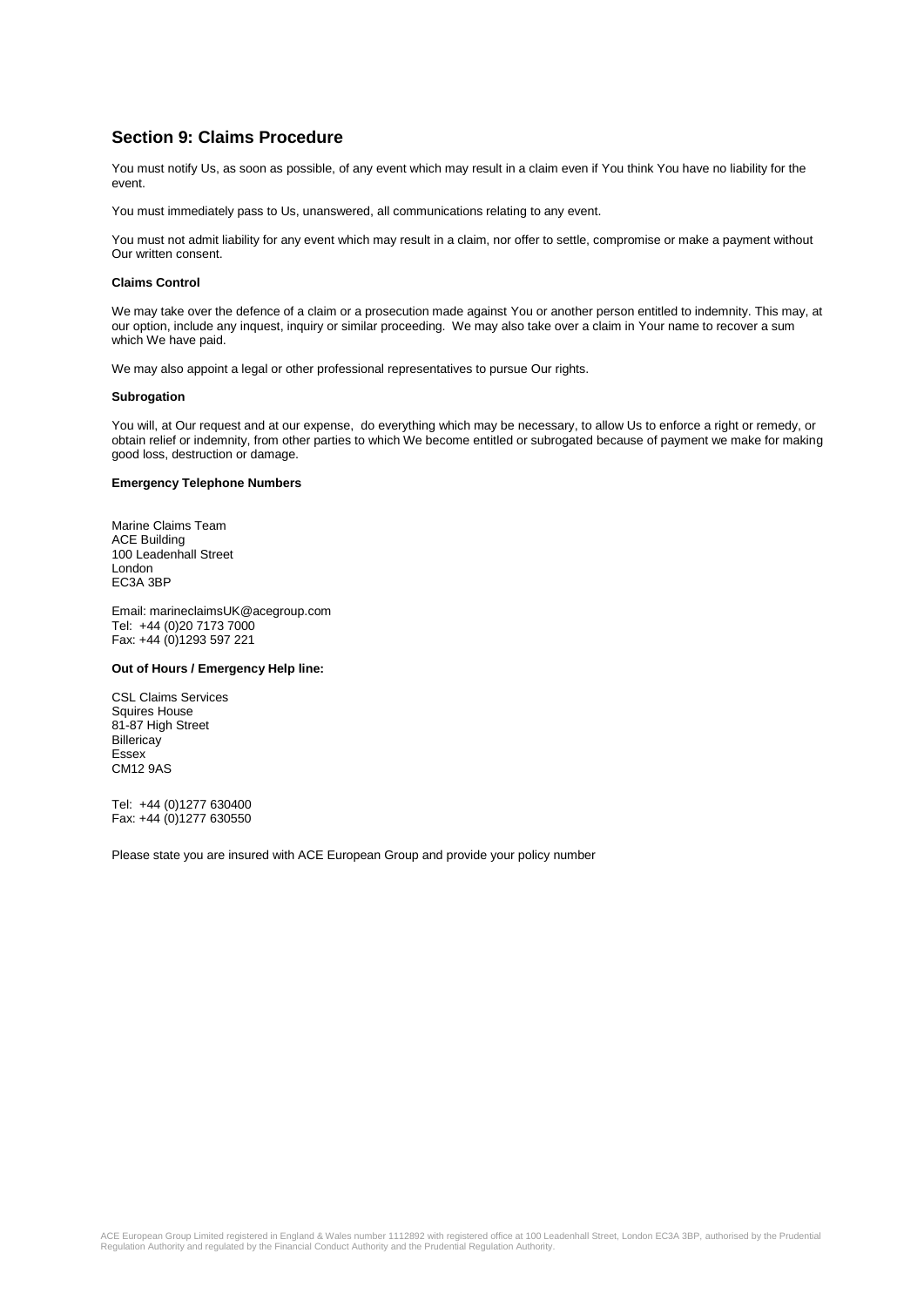# **Section 10: Data Protection**

ACE European Group Limited and its group companies ('ACE') will use the information supplied during the formation and performance of this Policy for policy administration, customer services, the payment of claims and the production of management information for business analysis. We will keep this information for a reasonable period.

Where sensitive personal data has been disclosed, including any medical or criminal record information, ACE will also use this information for these purposes. ACE are entitled to ask about criminal convictions in relation to insurance risks. There is no obligation to provide ACE with details of any convictions which are spent under the terms of the Rehabilitation of Offenders Act 1974. ACE may also transfer certain information to countries that do not provide the same level of data protection as the UK for the above purposes. A contract will be in place to ensure the information transferred is protected.

ACE may record telephone calls for quality control, fraud prevention and staff training purposes.

When personal or sensitive data is supplied to ACE about third parties other than the Insured, both during the formation and performance of this policy, ACE assumes that those third parties consent to the supply of this information to ACE, to ACE processing this data, including sensitive personal data, and to the transfer of their information abroad. ACE will also assume that the supplier of the information is authorised to receive, on their behalf, any data protection notices.

ACE may share personal and sensitive personal information with the following organisations for the purposes described above:

- our connected companies, service providers, agents and subcontractors including loss adjusters and claims investigators;
- our reinsurers who use this information to assess the terms of specific policies and to administer our insurance policies generally;
- other insurance companies about other insurance policies you may have;
- the police, other insurance companies, fraud reference agencies and other representative bodies in relation to the prevention and detection of fraudulent claims or as part of our money laundering checks.

other representative bodies to prevent and detect fraudulent or exaggerated claims. As part of this we will share information about your claims with providers of software designed to assist in the detection of fraudulent claims. We may also use commercially available databases to prevent money laundering.

Other companies may contact these bodies for information to help them make decisions about insurance or similar services they provide to you.

Individuals whose information has been supplied to ACE are entitled to a copy of that information on payment of a fee and to have any inaccuracies corrected. Such information is available by contacting the Data Protection Officer at 100, Leadenhall Street, London EC3A 3BP.

We do not use personal information for marketing purposes, nor do we share it with any other company for marketing purposes, unless consent to do so has been received in writing from you.